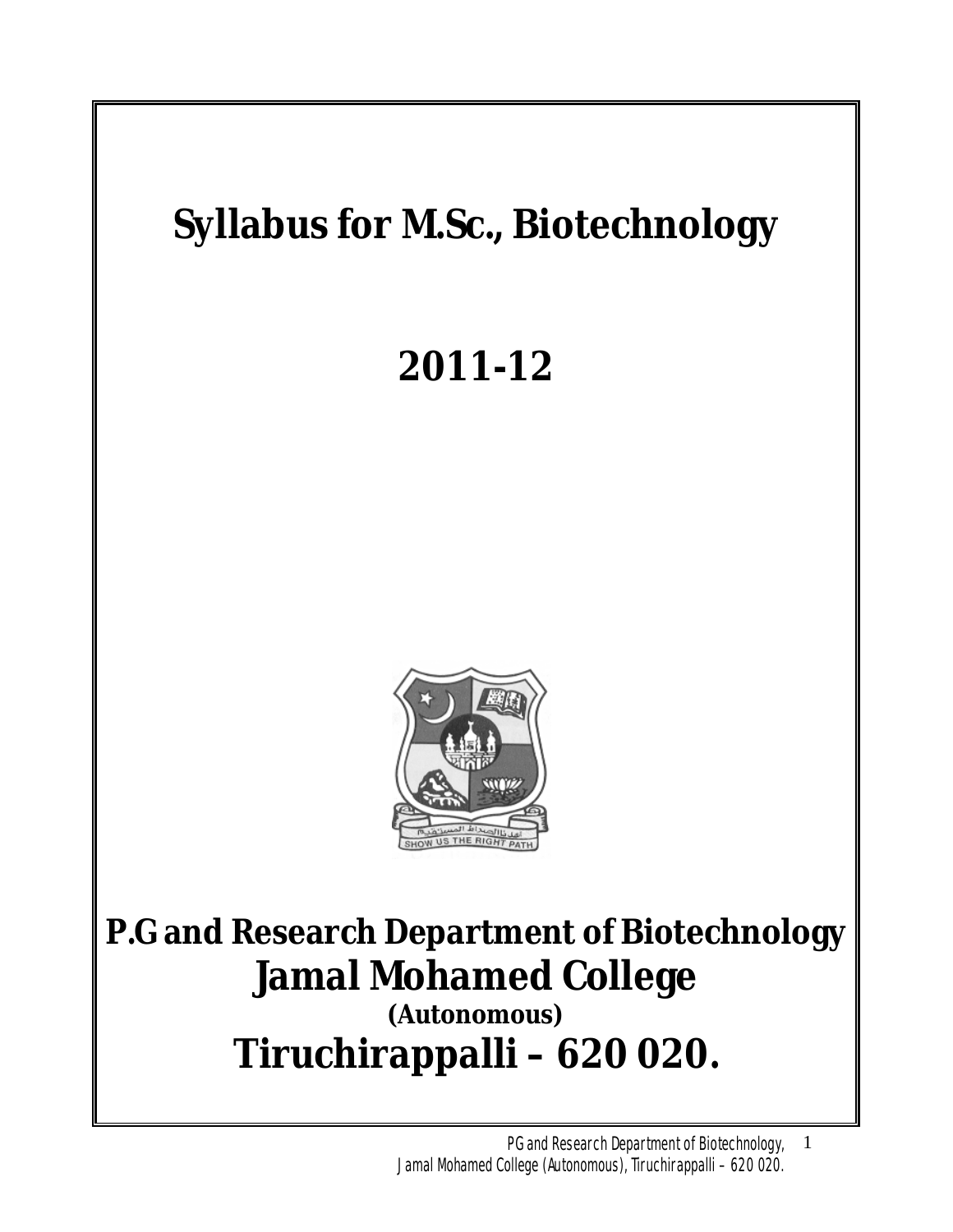## **JAMAL MOHAMED COLLEGE (AUTONOMOUS) TIRUCHIRAPPALLI – 620 020.**

# **M.Sc.- Biotechnology Degree Course Structure From 2011-12**

| <b>SEM</b>         | <b>Subject Code</b> | Course                                   | <b>Title of the Paper</b>                                                                          | Hrs/<br>Week     | <b>Credit</b>           | Int.<br>Mark | Ext.<br>Mark | Max.<br>Mark |
|--------------------|---------------------|------------------------------------------|----------------------------------------------------------------------------------------------------|------------------|-------------------------|--------------|--------------|--------------|
| I                  | 11 PBT 1401         | Core I                                   | <b>Biochemistry and Biophysics</b>                                                                 | $6\phantom{1}$   | $\overline{\mathbf{4}}$ | 25           | 75           | 100          |
|                    | 11 PBT 1402         | Core II                                  | <b>Cell and Molecular Biology</b>                                                                  | $\boldsymbol{6}$ | 4                       | 25           | 75           | 100          |
|                    | 11 PBT 1403         | Core III                                 | Microbiology                                                                                       | 6                | $\overline{\mathbf{4}}$ | 25           | 75           | 100          |
|                    | 11 PBT 1404         | Core IV                                  | <b>Immunology and Immunotechnology</b>                                                             | $\boldsymbol{6}$ | $\overline{\mathbf{4}}$ | 25           | 75           | 100          |
|                    | 11 PBT 1405:P       | Core V                                   | Biochemistry, Microbiology,<br><b>Molecular Biology and</b><br><b>Immunotechnology - Practical</b> | 6                | 4                       | 40           | 60           | 100          |
| <b>TOTAL</b>       |                     |                                          |                                                                                                    | 30               | 20                      | 140          | 360          | 500          |
| $\mathbf{I}$       | 11 PBT 2406         | Core VI                                  | <b>Molecular Genetics</b>                                                                          | 6                | 5                       | 25           | 75           | 100          |
|                    | 11 PBT 2407         | <b>Core VII</b>                          | <b>Recombinant DNA Technology</b>                                                                  | $6\phantom{1}$   | 5                       | 25           | 75           | 100          |
|                    | 11 PBT 2408         | <b>Core VIII</b>                         | <b>Enzymology and Bioinstrumentation</b>                                                           | 6                | 5                       | 25           | 75           | 100          |
|                    | 11 PBT 2409         | Core IX                                  | <b>Bioinformatics and Biostatistics</b>                                                            | 6                | 5                       | 25           | 75           | 100          |
|                    | 11 PBT 2410:P       | Core X                                   | <b>Molecular Genetics-rDNA</b><br>Technology, Enzymology and<br><b>Bioinformatics - Practical</b>  | 6                | $\overline{\mathbf{4}}$ | 40           | 60           | 100          |
| <b>TOTAL</b>       |                     |                                          |                                                                                                    | 30               | 24                      | 140          | 360          | 500          |
| Ш                  | 11 PBT 3411         | Core XI                                  | <b>Bioprocess Technology</b>                                                                       | 6                | 5                       | 25           | 75           | 100          |
|                    | 11 PBT 3412         | <b>Core XII</b>                          | <b>Animal Biotechnology</b>                                                                        | 6                | 5                       | 25           | 75           | 100          |
|                    | 11 PBT 3413:P       | Core XIII                                | <b>Bioprocess Technology-Animal and</b><br><b>Plant Biotechnology - Practical</b>                  | 6                | 5                       | 40           | 60           | 100          |
|                    | 11 PBT 3501         | <b>Core based</b><br><b>Elective I</b>   | <b>Plant Biotechnology</b>                                                                         | 6                | 4                       | 25           | 75           | 100          |
|                    | 11 PBT 3502         | <b>Core based</b><br><b>Elective II</b>  | IPR, Biosafety and Bioethics                                                                       | 6                | $\overline{\mathbf{4}}$ | 25           | 75           | 100          |
| <b>TOTAL</b>       |                     |                                          |                                                                                                    | 30               | 23                      | 140          | 360          | 500          |
| IV                 | 11 PBT 4503         | <b>Core based</b><br><b>Elective III</b> | <b>Research Methodology and</b><br><b>Biotechnology Management</b>                                 | 6                | 5                       | 25           | 75           | 100          |
|                    | 11 PBT 48           | <b>Project Work</b>                      | $\sim$                                                                                             | 24               | 18                      | 100          | 300          | 400          |
| <b>TOTAL</b>       |                     |                                          |                                                                                                    | 30               | 23                      | 125          | 375          | 500          |
| <b>GRAND TOTAL</b> |                     |                                          |                                                                                                    | 120              | 90                      | 545          | 1455         | 2000         |

# **P.G Department of Biotechnology**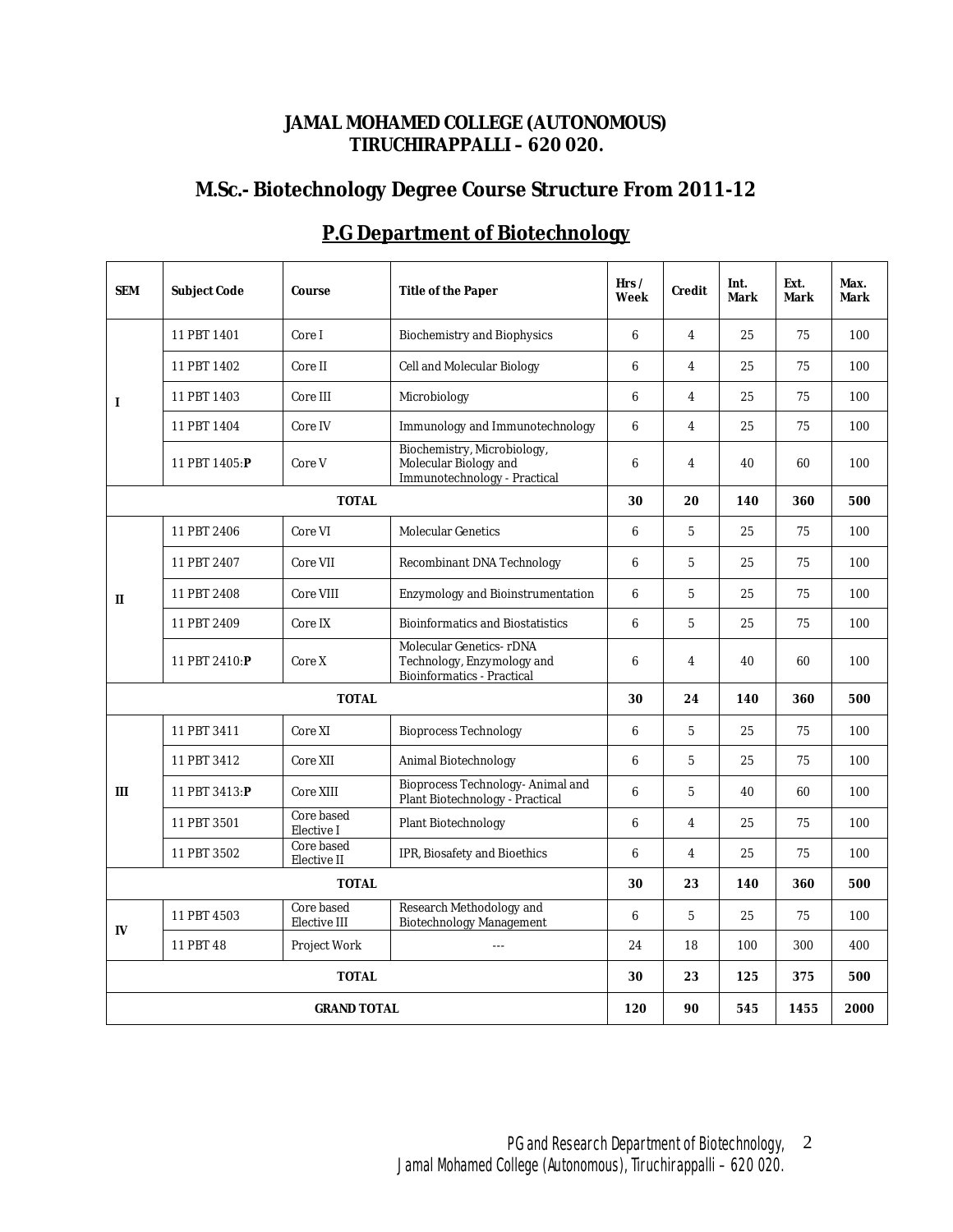### **CORE I – BIOCHEMISTRY AND BIOPHYSICS**

- **Unit: 1 Bioenergetics**: Thermodynamics and Molecular basis for evolution Principles of bioenergetics -free energy functions - ATP as main career of free energy. Energy molecules. Biological oxidation - reduction reaction. Biomolecular Interactions - Structure and properties of  $H<sub>2</sub>0$ . Solute – Solvent Interactions - Bonding; strong and weak interactions – hydrogen bonding – hydrophobic - hydrophilic interactions and ionic interactions.
- **Unit: 2 Carbohydrate Metabolism:** Glycolysis citric acid cycle. Oxidative phorphorylation. Photophosphorylation Glyoxalate cycle - Carbohydrate biosynthesis -  $C_2$  -  $C_3$ --  $C_4$  cycles. Biochemistry of monosaccharide – disaccharides - polysaccharides.
- **Unit: 3 Overview of Metabolic pathways:** Lipid metabolism chemical nature of fatty acids and acylglycerols - sources and storage of fatty acids - utilization fatty acids for energy production. Triacyglycerols - cholesterol - Phospholipids - sphingolipids. Amino acid metabolism – an over view: incorporation of nitrogen to amino acids - transport of nitrogen to liver and kidney - urea cycle - synthesis and oxidation of amino acids - de novo synthesis and salvage pathways in nucleotide metabolism.
- **Unit: 4 Understanding structure of nucleic acids**: primary secondary tertiary and quaternary - structural components of nucleic acids- DNA supercoiling. RNA structures. DNA-protein interactions. Understanding structure of proteins at different levels – primary – secondary - tertiary and quaternary. Globular and fibrous proteins. Protein stability - protein folding. Ramachandran plot.
- **Unit: 5 Structure of biological membranes**: Membrane proteins and transport Ion – Channels - model membranes - liposomes. An overview of the Biochemistry of hormones: classification - mechanism of action - signal transduction. Hormonal integration of mammalian metabolism. Vitamins.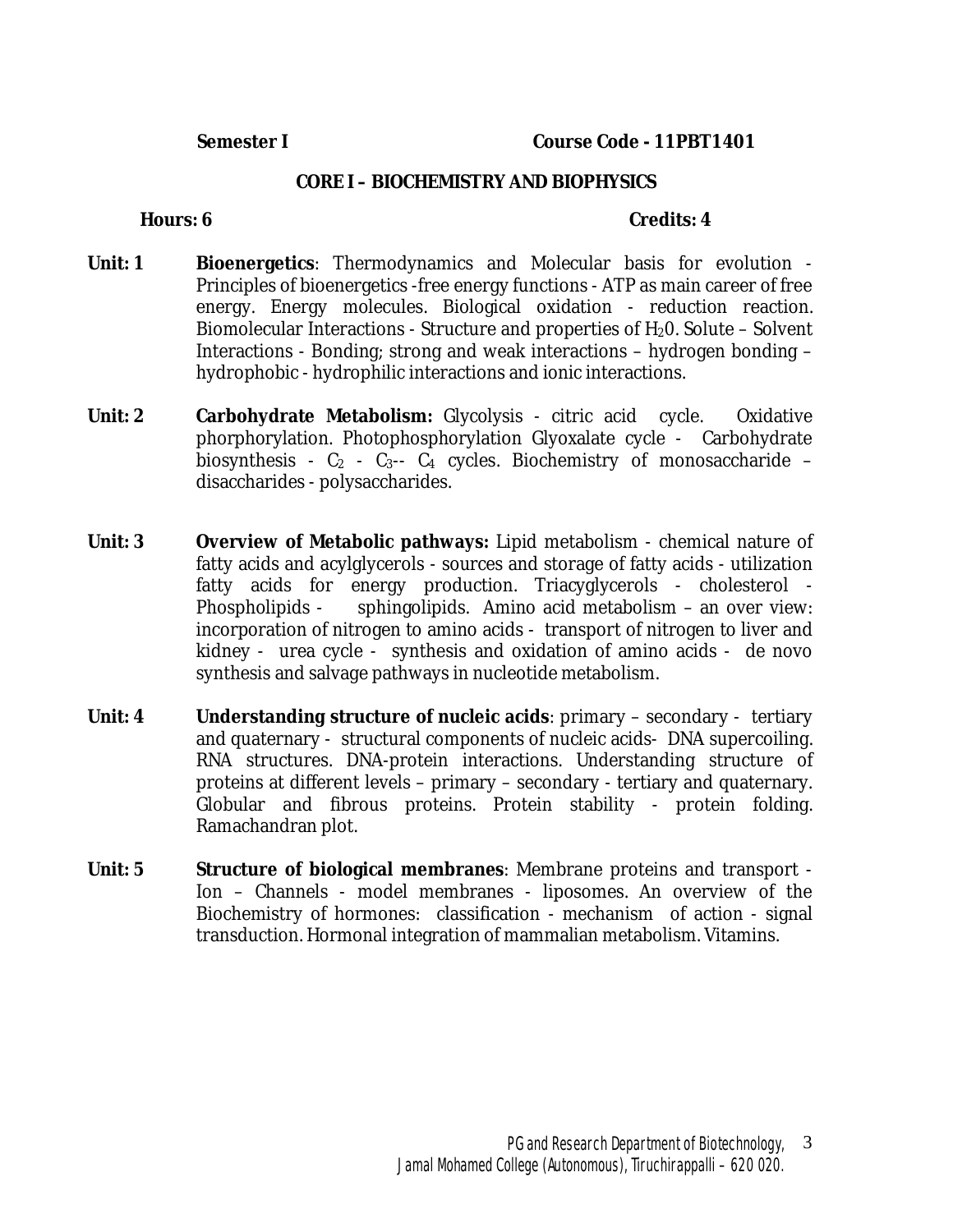- 1. A.L. Lehninger- D.L. Nelson and M.M Cox (2003) Principles of Biochemisty Worth publishers- New York.
- 2. L. Stryer- (2002) Biochemistry- W.H. Freeman and Co.- New York.
- 3. C. Branden J.Tooze. (1999)- Introduction to protein structure Publishing Inc.
- 4. Thomas Devlin (2002) Textbook of Biochemistry by John publishers.
- 5. Voet and Voet Principles of Biochemistry
- 6. Van Holde and Mathew- Principles of Biochemistry.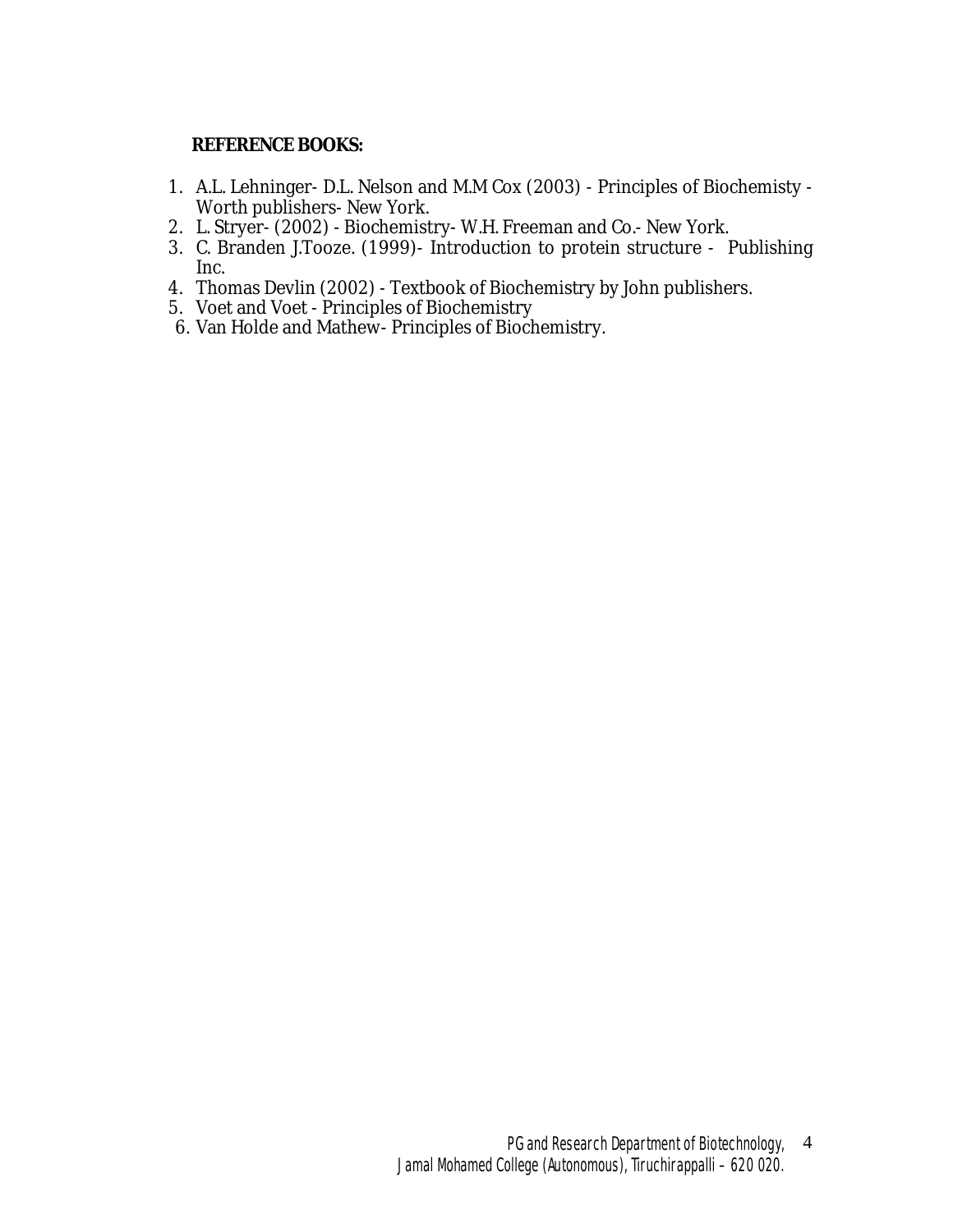**Semester I Course Code - 11PBT1402** 

#### **CORE II – CELL AND MOLECULAR BIOLOGY**

**Hours: 6** Credits: 4

- **Unit 1 Cell Biology:** Cell Theory- Prokaryotic and Eukaryotic cell structure and Intracellular organelles. DNA and RNA as genetic material - structure and function Prokaryotic and eukaryotic genome organization. Cytoskeleton - Mitosis and Meiosis.
- Unit 2 **Replication: Enzymes in DNA replication modes of replication.** Prokaryotic and eukaryotic replication - Events- Plasmids – Types and Replication.
- **Unit 3 Transcription:** Prokaryotic and Eukaryotic transcription RNA polymerase transcription factors - mechanism of transcription - Post Transcriptional modifications - Export of mRNA - Si RNA- SnRNA.
- **Unit 4 Translation:** Genetic code Elucidation of Codons mRNA- ribosomes aminoacyl tRNA synthetase. Prokaryotic and eukaryotic translation. Regulatory elements in translation - post-translational modification. Regulation of gene expression - Operon concepts – Lac- Trp- Ara.
- **Unit 5 DNA Repair and Protein Localization:** DNA repair and recombination-Chaperons and protein folding - nuclear localization signals for nucleus – mitochondria – chloroplast – Golgi - endoplasmic reticulum- membrane and secretory proteins and targeting.

- 1. S.R. Maloy- J.E. Cronan and D.Friefelder (1994) Microbial Genetics Jones and Bartlett publishers.
- 2. N. Trun and J. Trempy. (2004) Fundamental Bacterial Genetics Blackwell Science Ltd.
- 3. Watson JD- Hopokins NH- Roberts JW- Steitz JA- Weiner AM. (2004Molecular Biology of Gene) Benjamin / Cummings Publishing company.
- 4. B. Levin. (2004) Genes VII Oxford University press.
- 5. D. P. Snustand M. J. Simmons and J. B. Jenkins. (1997) Principles of Genetics John Wiley and sons.
- 6. A. J. Griffiths- J. H. Miller- D. T. Suzuki- R. C. Lewontin and W. M. Gelbart. (2000) An Introduction to Genetic Analysis by W. H. Freeman and company.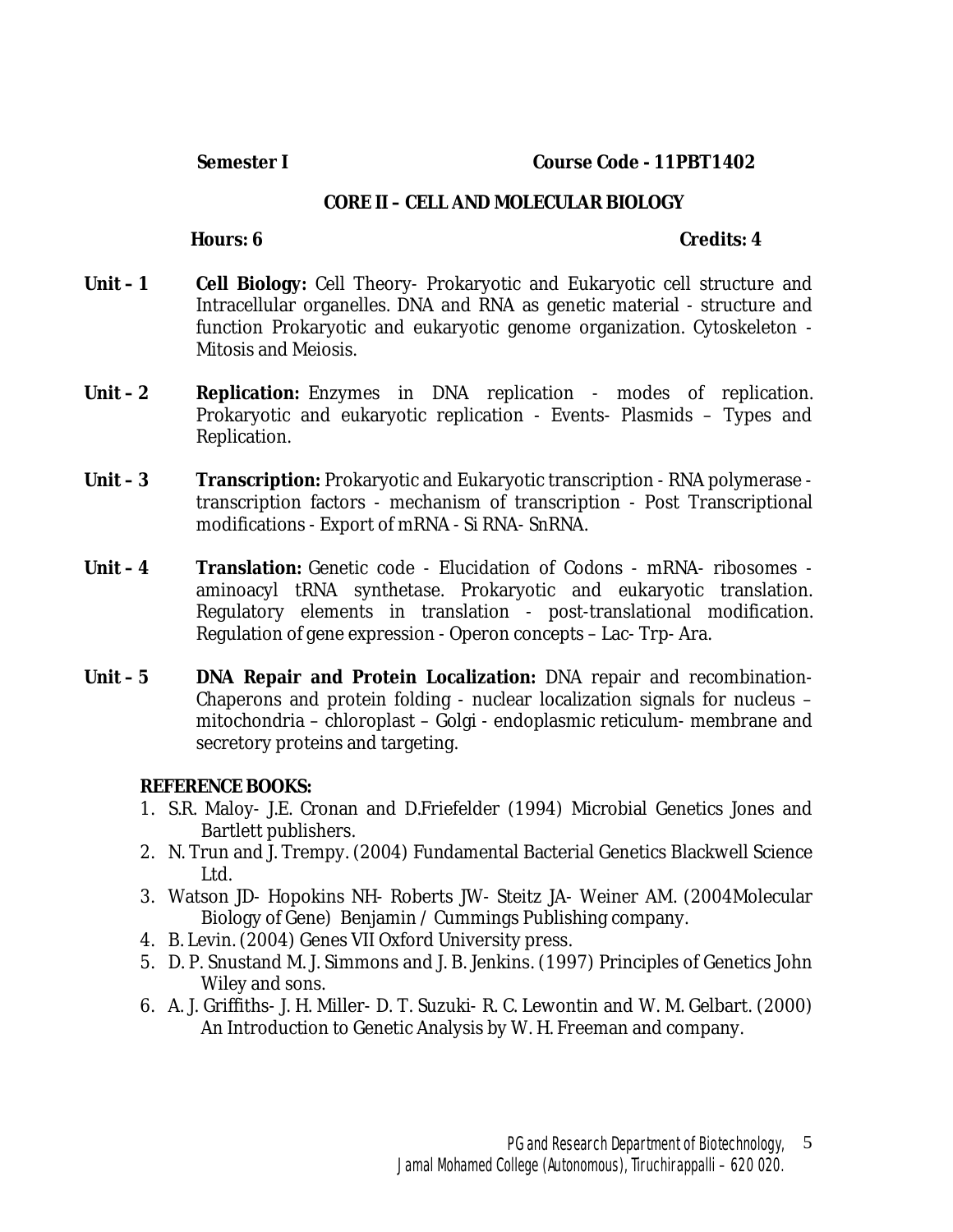### **CORE III – MICROBIOLOGY**

- **Unit 1 Introduction to microbiology**: Integrative approach Scope and History. Properties of Light - Light microscopy - Phase contrast - Interference - Fluorescence and Electron microscopy: SEM - TEM and Scanning Tunneling Microscopy - principles - applications and limitations. Specimen preparation for Light and Electron Microscopy. Structural organization (Internal and External) - function and reproduction of bacteria - actinomycetes cyanobacteria - fungi (yeast and moulds) - virus - Bacteriophage.
- **Unit 2 Isolation- cultivation and identification of bacteria**: Microbial growth culture media - isolation of pure culture. Growth curve: Diauxy - continuous culture - chemostat - turbidostat - synchronized growth - induction and selection techniques - Helmstetter - Cummings technique - Measurement of microbial growth - Total cell count method - viable cell count method and biomass determination. Effect of environment on microbial growth: temperature - pH - osmotic pressure - hydrostatic pressure - surface tension - electromagnetic radiation - electricity and magnetism - sound and microwaves - super - sonic vibrations.
- **Unit 3 Microbial Nutrition:** Nutritional requirements carbon hydrogen oxygen - nitrogen - phosphorus and sulphur - growth factors and nutritional types of microorganisms. Uptake of nutrients: passive and facilitated diffusion - active transport - group translocation and membrane function. Bacterial taxonomy and Nomenclature. Cultivation of moulds and yeast.
- **Unit 4 Principles of sterilization and disinfection.** Physical and chemical methods of microbial control. Maintenance and preservation of microorganism - Antimicrobial chemotherapy - determination of levels of antimicrobial activity - mechanisms of action of antimicrobial agents - factors influencing. Principles of antimicrobial resistance. Bacterial spores.
- **Unit 5 Soil microbiology:** cycles of the elements plant microbe interaction nitrogen fixation. Microbiology of air - water and food. Elementary account of most common diseases caused by Bacteria- virus and fungi in humans respiratory tract and skin infections - diseases of nervous system - digestive system and sexually transmitted diseases.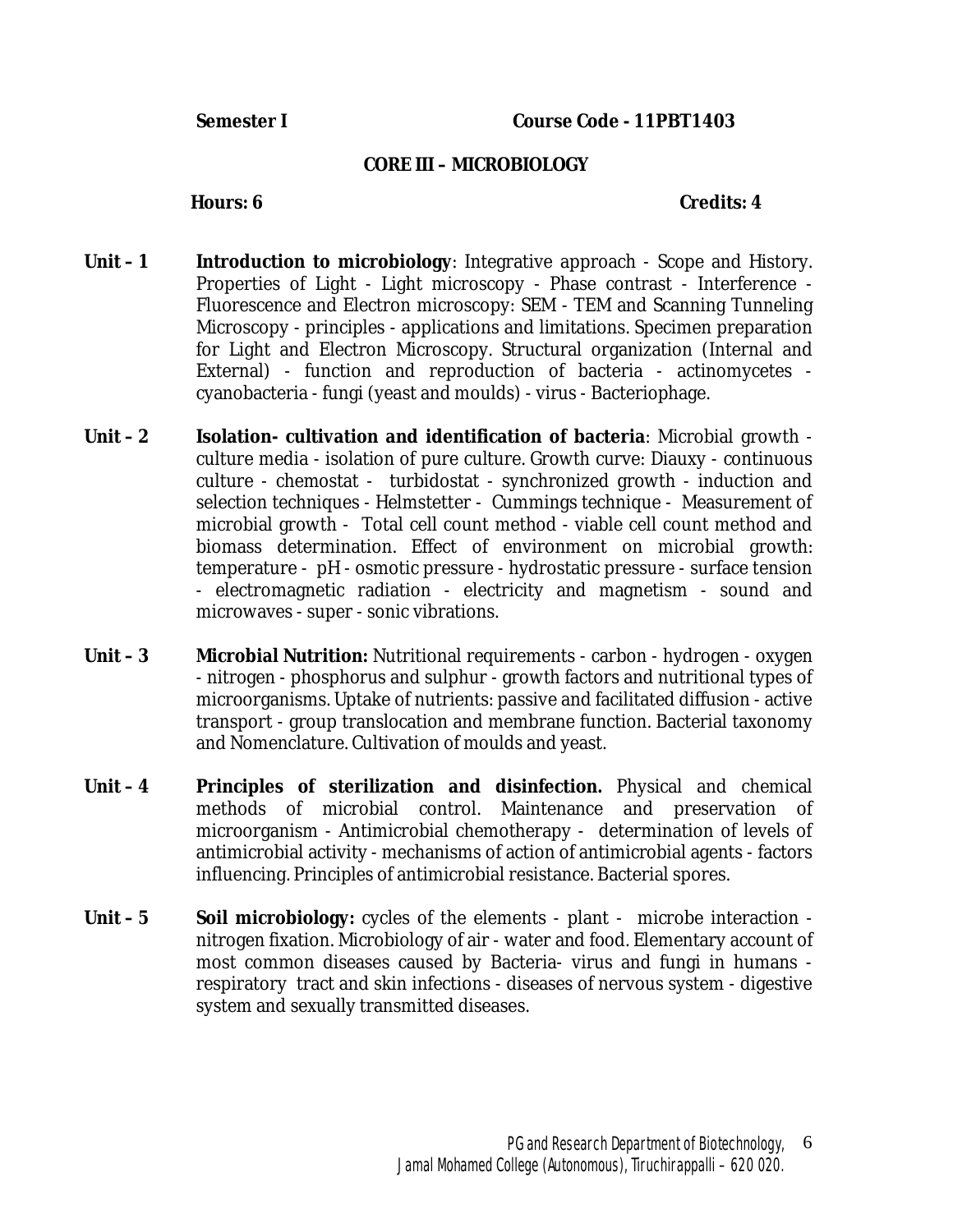- 1. Prescott LM- Harley JP- Klein DA. 1996 Microbiology- Wm.C. Brown Publishers.
- 2. Davis BD- Dulbecco R- Eisen HN- Ginsberg HS. 1980 Microbiology- Harper Intl. Edition..
- 3. Pelczar MJ Jr.- Chan ECS- Krieg NR. 2001 Microbiology- TataMcGraw Hill Publishing Co.-.
- 4. Tortora- Funke- Case- 1995 Microbiology An Introduction- Benjamin-Cummings Publications-.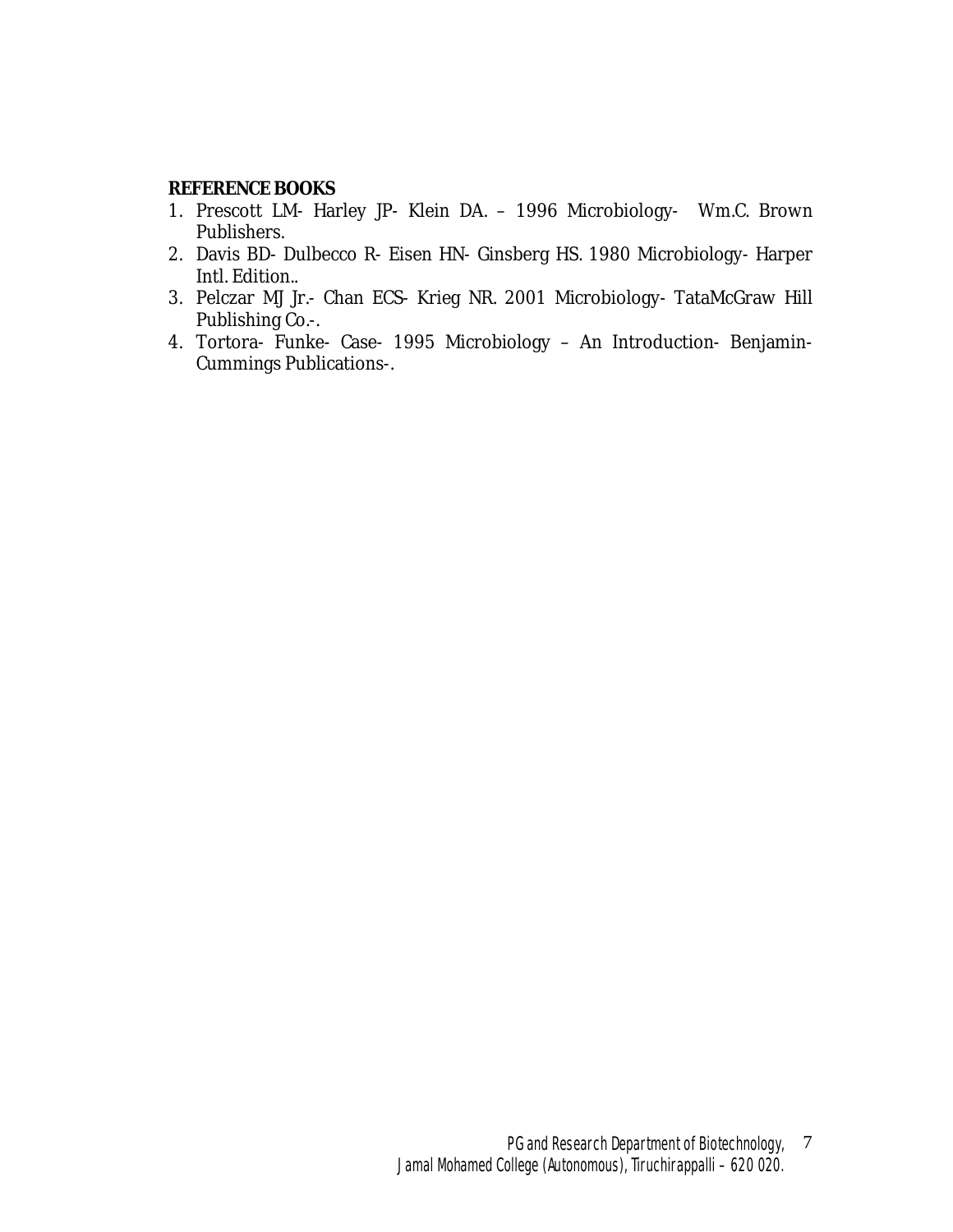## **CORE IV – IMMUNOLOGY AND IMMUNOTECHNOLOGY Hours: 6 Credits: 4**

- **Unit 1 The Immune System:** Introduction Cells of the Immune system Innate and Acquired immunity - Primary and secondary lymphoid organs – Nature of antigens - Chemical and molecular basis of antigenecity – Immunogenecity - Haptens - Adjuvants - Primary and Secondary Immune Responses - Theory of Clonal selection.
- Unit 2 **Humoral Immunity:** B-lymphocytes and their activation Structure and function of Immunoglobulin - Isotypes of immunoglobulins - Antigen-Antibody interactions - Antibody affinity- avidity; Agglutination – Precipitation - Idiotypic antibodies - monoclonal antibodies - antibody engineering – Generation of antibody diversity - Major Histocompatibility Complex.
- **Unit 3 Cell Mediated Immunity:** Biology of T lymphocyte Classification of T lymphocytes - Structure of T Cell Receptor (TCR) - TCR diversity and genetics - Antigen presenting cells (APC) – macrophages - dendritic cells - Origin and functions of APC - Antigen processing and presentation – Cytokines - Cell mediated cytotoxicity - mechanism of Tcell and NK cell mediated lysis - Complement- Hypersensitivity.
- **Unit 4 Immunity And Infection Mechanism:** Tissue injury and Inflammation Immunosuppression - Immunological Tolerance - Immunity to infectious agents – Transplantation – Autoimmunity - Tumor Immunology - Vaccines: Conventional- Molecular vaccines -Types of vaccines - Recent trends in Immunology of Infectious diseases.
- **Unit 5 Experimental Immunology:** Immunodiffusion and Immunoelectrophoresis – Hemagglutination - production of polyclonal and monoclonal antibodies - Western Blotting – ELISA - Radio Immunoassay - FACS.

## **REFERENCES**

- 1. Kuby J- Cameron J- Todd C- Mitchell J-2000 Immunology- W.H. Freeman and  $Co.$ -.
- 2. Elgert KD- 1996 Immunology: Understanding Immune system- John Wiley and sons-
- 3. Roitt I- Brostoff- Male- 2001 Immunology- Mosby Publications-.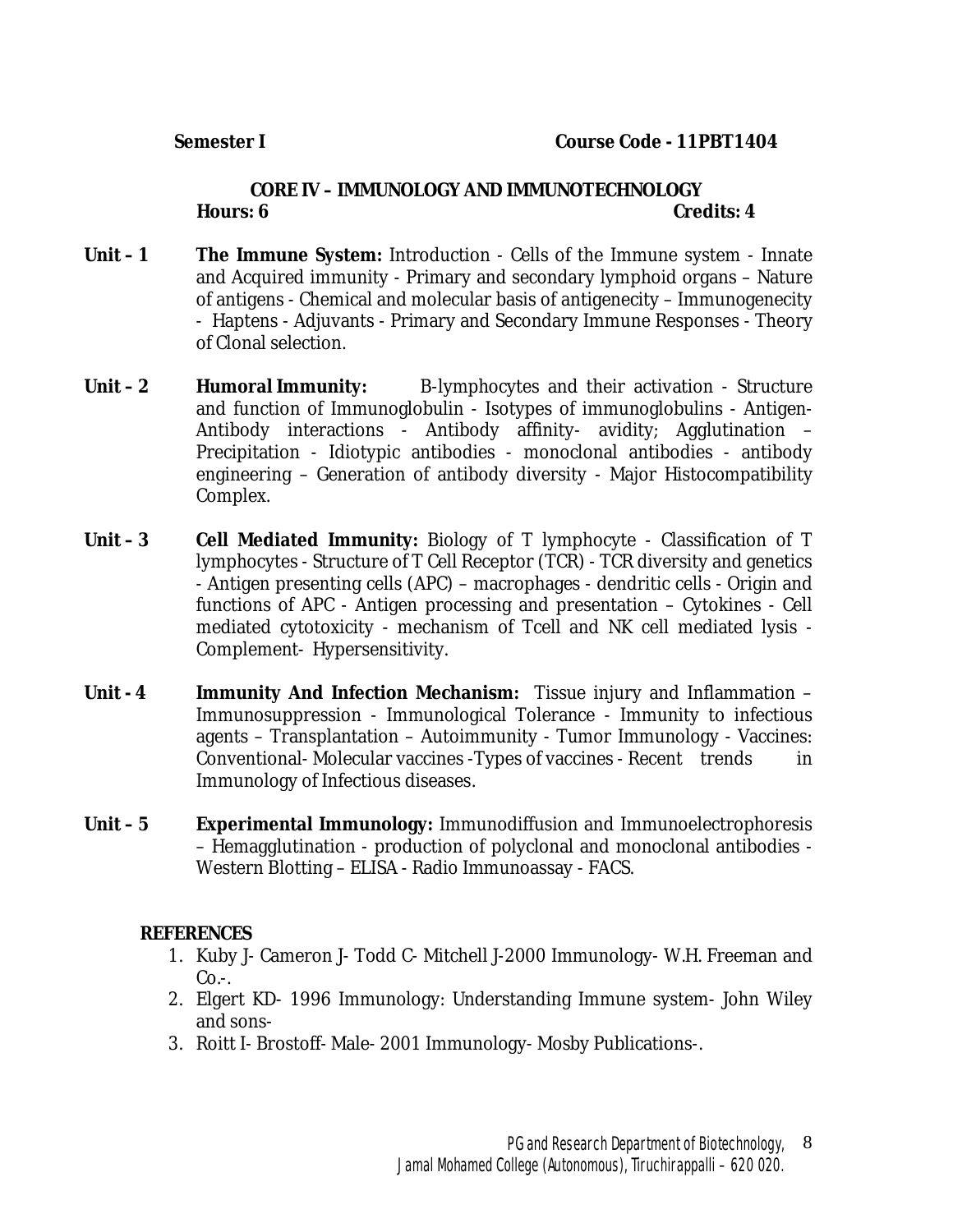**Semester I Course Code - 11PBT1405:P** 

## **CORE V – BIOCHEMISTRY- MICROBIOLOGY- MOLECULAR BIOLOGY AND IMMUNOLOGY - Practical**

1. Theory and application of colorimeter - spectrophotometer - pH meter and buffers.

Preparation of a few regularly used buffers in molecular biology.

- 2. Estimation of proteins aminoacids sugars.
- 3. Polyacrylamide gel electrophoresis.
- 4. Thin layer chromatography Paper chromatography ion-exchange chromatography.
- 5. Theory and demonstration of HPLC GLC
- 6. Media preparation Sterilization.
- 7. Culture transfer techniques Isolation of pure cultures.
- 8. Bacterial staining (Simple Negative- Gram's- Acid fast spore)
- 9. Bacterial growth curve.
- 10. Isolation of Antibiotic producing organism and determination of antimicrobial spectrum of isolates
- 12. Extracellular activities of micro organisms
- 13. Preparation of Ag Protocols of immunization methods of bleeding-Routes of administration of antigen.
- 14. Blood group typing. Peripheral mono nuclear cell separationlymphocyte subset identification and enumeration.
- 15. Immunoelectrophoresis immunodiffusion and rocket electrophoresis. ELISA Western blotting

# **REFERENCE BOOKS:**

- 1. Rodney Boyer (2003), An Introduction to Practical Biochemistry, Pearson Education.
- 2. J. G. Cappuccino and N. Sherman (2004), Microbiology. A laboratory manual, Pearson Education.
- 3. J. Sambrook and D. W. Russell (2001), Molecular Cloning, Cold Spring Harbour Lab. Press.
- 4. J.Jayaraman (1988), Laboratory Manual of Biochemistry, Wiley Eastern
- 5. Wilson and Walker (1994), Practical Biochemsitry by Cambridge University Press
- 6. J.H. Miller (1992), A short course in Bacterial Genetics Cold Spring Harbor Laboratory.
- 7. Ed. RGF Murray- WA. Wood and NB krieg (1994), Methods for Genetics and molecular Bacteriology American society for Microbiology.
- 8. N. Kannan (2003), Handbook of Laboratory culture media- Reagents-Stains and Buffers - Panima Publishers- New Delhi.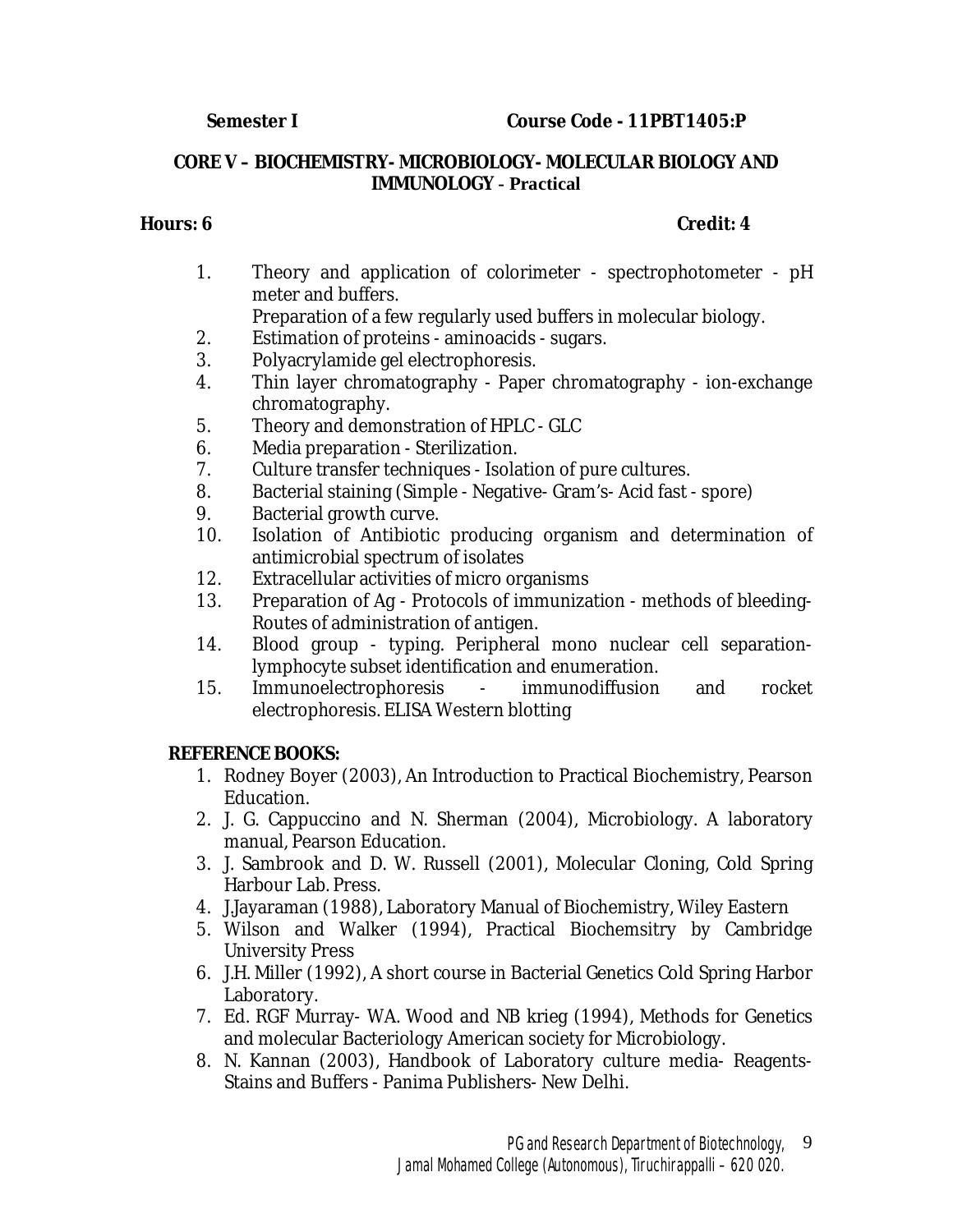**Semester II Course Code - 11PBT2406** 

#### **CORE VI – MOLECULAR GENETICS**

- **Unit: 1 Cross over and Recombination:** Linkage mapping techniques in eukaryotes – Ordered and un-ordered Tetrad analysis in Neurospora crassa - Genetics of Bacteria and virus: Overview of genetic exchange in bacteria. Conjugation – discovery- F+ x F– matings- Hfr conjugation- sexduction- Determining linkage from interrupted mating experiments. Determining gene order from the gradient of transfer. Transduction – Discovery- generalized transductionspecialized transduction- Transformation – the process- competency. Bacterial viruses- discovery- genetic fine structure. Phage cross- rII System-Selection in genetic crosses of bacteriophages.Elucidation of fine Structure of genes by Benzer's experiment- Cis-Trans complementation.
- **Unit: 2 Mutation and DNA Repair and DNA Recombination:** Mutation Genetic variability required for evolution. Mutation – basic features of the process – somatic- Germinal- spontaneous- induced random- non – adaptivereversible nature of mutations. Molecular basis of mutation – chemical-Radiation- transposable genetic elements- organ of spontaneous mutations. Mutations – phenotypic effects – effect of mutation in human hemoglobin genes- blocks in metabolic pathways. Conditional lethal mutations and their uses. Ames Test suppression of mutation – inter and intra gene suppressionnonsense- missense suppression.
- **Unit: 3 Regulation of gene expression in prokaryotes:** Constitutive- inducible and repressible gene expression. Operon systems – lactose operon – inductioncatabilite repression. Tryptophan operon – Repression - attenuation. Arabinose operon - positive and negative controls. Translational control and gene expression- post – translational regulatory mechanisms. Viral gene regulation: Molecular biology of lambda phage life cycle- HIV – structure and genome.
- **Unit : 4 Gene regulation in eukaryotes:** spatial and temporal regulation of eukaryotic genes – tubulin genes in plants- globins genes in animals. Induction and transcriptional activity by environmental and biological factors – temperature- molecular control and Transcription in eukaryotesenhancers- silencers. Eukaryotes transcription factors. Cytoplasmic control of mRNA stability. Chloroplast and Apicoplast DNA. Mitochondrial control DNA - gene expression- inter play between mitochondrial and nuclear gene products. Epigenetic regulation- RNA mediated regulation. DNA methylation.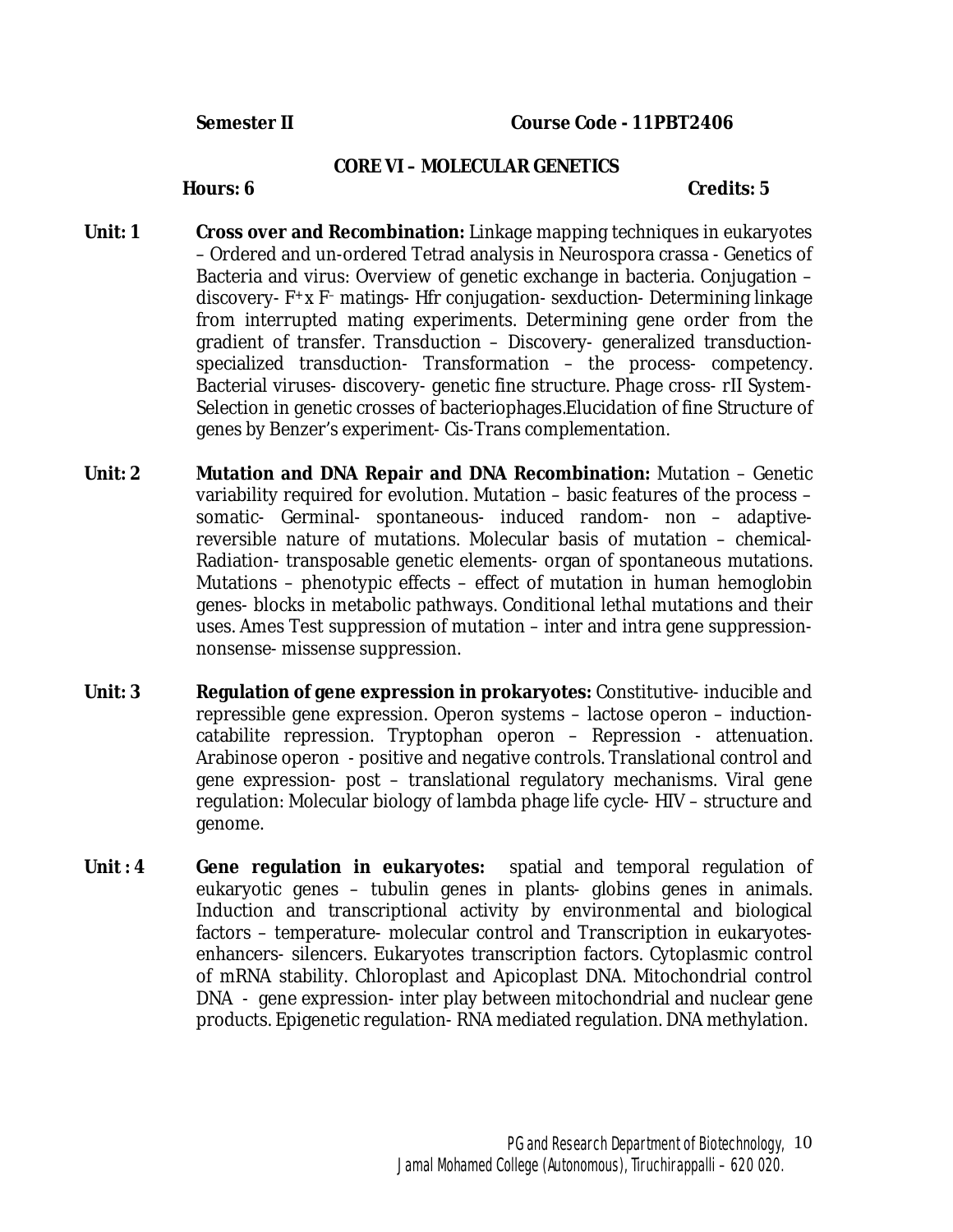**Unit: 5 Transposable genetic elements and Cancer biology :** IS Elementscomposite transposons- Tn3- Tn5- Tn 9- Tn10 elements- medical significance. Eukaryotes – Ac and Ds elements in maize- P elements in drosophila. Retro transposons. Genetic and evolutionary significance of transposable elements.Cell cycle – genetic control of cell division – hematopoiesis as model system role of transcription factors and Growth factors. Genetic basis of cancer - benign- malignant- metastatic cancer. Oncogenes and tumour suppressor genes- Ras protein signaling and cancer. Apoptosis.

- 1. Watson JD- Hopokins NH- Roberts JW- Stettz JA- Weiner AM. (2004), Melecular Biology of Gene, The Benjamin/ Cummings Publishing company.
- 2. Levin B (2003), Genes VII- Oxford university press.
- 3. Sinustad, (1997), Principles of Genetics John Wiley publications.
- 4. A. J. Griffiths- J. H. Miller- D. T. Suzuki- R. C. Lewontin and W. M. Gelbart. (2000), An Introduction to Genetic Analysis, W. H. Freeman and company.
- 5. R. A. Goldsby- T. J. Kindt- B. A. Osborne and J. Kuby. (2003), Immunology, W. H. Freeman and Company.
- 6. A. G. Atherly- J. R. Girton and J. F. McDonald (1999), The Science of Genetics by Harcourt College Publishers.
- 7. N. Trun and J. Trempy (2004), Fundamental bacterial Genetics, Blackwell publishers.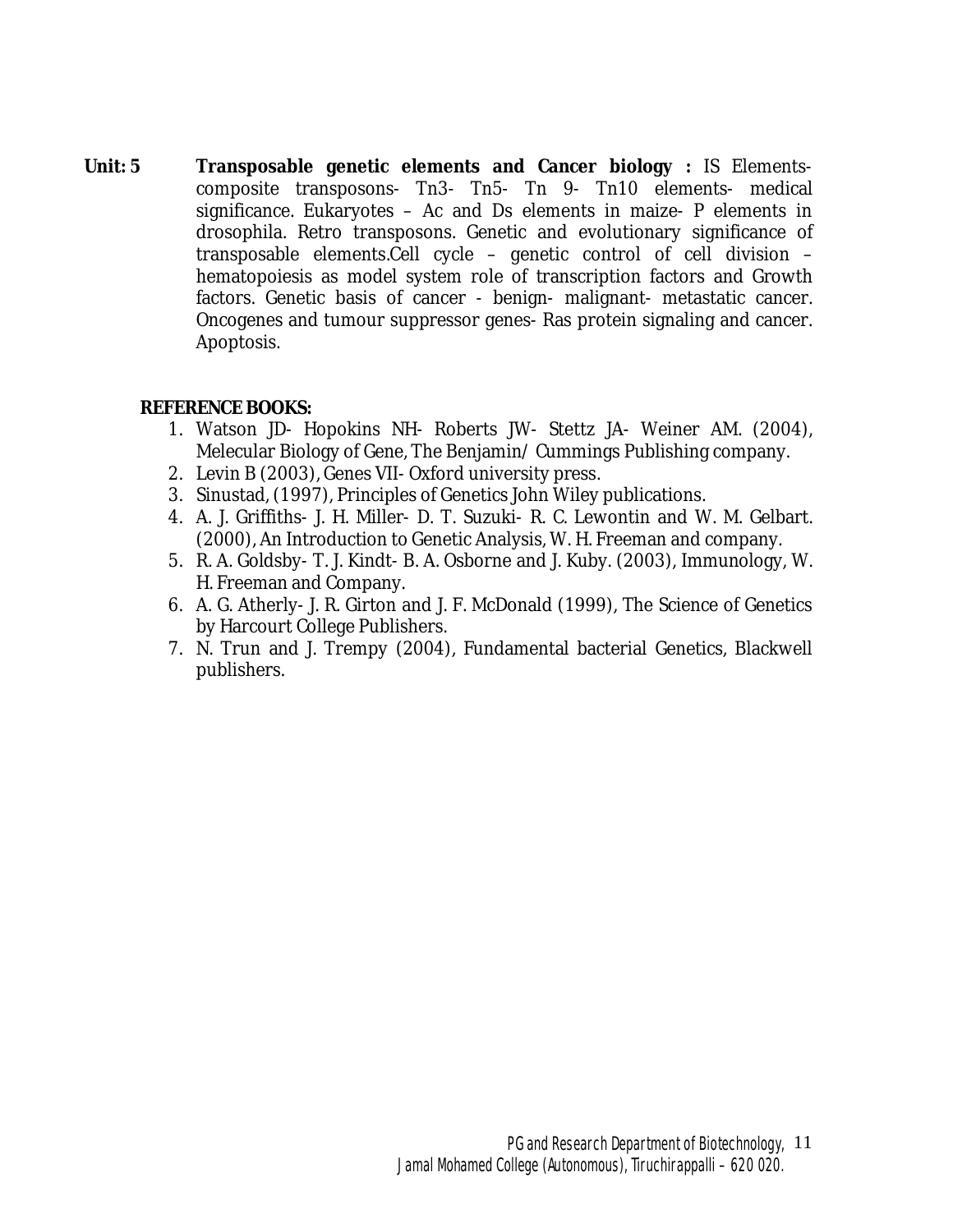**Semester II Course Code - 11PBT2407** 

#### **CORE VII - RECOMBINANT DNA TECHNOLOGY**

**Hours: 6 Credits: 5** 

- **Unit: 1 Introduction to rDNA technology**: DNA modifying enzymes and their uses. Restriction enzymes - Discovery – types - use of type II restriction enzymes-Elucidation of restriction site - Restriction mapping. DNA polymerases – Klenow - DNA polymerase I - thermostable DNA polymerases used in PCR - T4 / T7 DNA Polynucleotide kinases and alkaline phosphatases. RNA polymerases – ligases - nucleases - DNAse I - SI Nuclease - Mung Bean Nuclease – RNAases - Exo III.
- **Unit: 2 Cloning Vectors and their applications**: Vectors for gram positive and gram negative bacteria. Bacteriophage vectors - Lambda and Ml3 virus based vectors- cosmids- phagmids. Yeast vectors. Expression vectors vectors facilitating protein purification Shuttle vectors. Artificial chromosomes – BAC – YAC - HAC. Inteins (protein introns)- Exteins
- **Unit : 3 DNA Cloning:** sticky ends blunt ends- homopolymeric tailing- use of adaptors and linkers. PCR based cloning. Preparation of radiolabelled / fluorescent labeled DNA and RNA probes. Chemical synthesis of oligonucleotides. Blotting & hybridization techniques. Screening of recombinants alpha complementation- Blue – white selection.
- **Unit : 4 DNA sequencing:** Maxxam Gilbert Sanger methods. Automated DNA sequencing. PCR technology – concept - types - primer design - analysis of products and applications. DNA - finger printing. Chromosome jumpingchromosome walking. Site - directed mutagenesis.
- **Unit : 5 cDNA arrays and Micro array technology**: Strategies for the production of recombinant proteins – insulin - human growth hormone - industrially important proteins. Construction of genomic library - cDNA library.

- 1. Ernst-L. Winnacker (2003), Genes to Clones- Panima Publishing House- New Delhi.
- 2. T. A. Brown (2001), Gene Cloning Blackwell Science.
- 3. Bernard R. Glick and Jack J. Pasternak (2002), Molecular Biotechnology Panima Publishing House New Delhi.
- 4. S. B. Primrose (2001), Molecular Biotechnology, Panima Publishing House- New Delhi.
- 5. DM. Glover & BD. Hames (1995), DNA cloning I & II by IRL Pres.
- 6. MA. Innis- DH- Gelfand & D JJ Sninskey (1995), PCR strategies by Acadmic Press.
- 7. Watson JD- Gilman M- Witkowski- Zoller M (1992), Recombinant DNA by Scientific American books.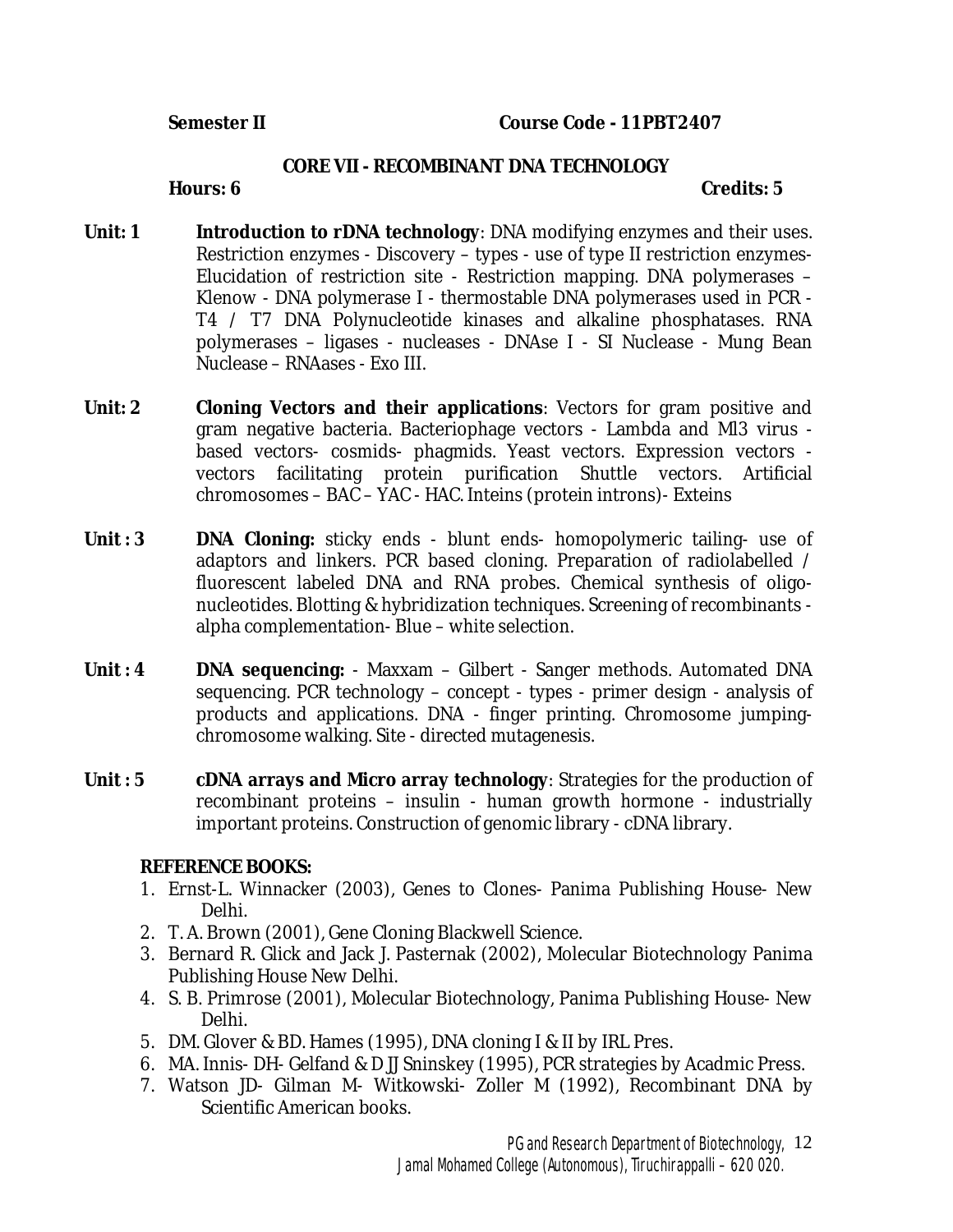**CORE- VIII ENZYMOLOGY AND BIOINSTRUMENTATION**  Hours: 6 Credits: 5

- **Unit - 1 Enzyme Classification and nomenclature**: General properties of enzymes like effect of pH- Temperature - Ions etc. Extraction - assay and purification of enzymes. Steady state kinetics. Michaelis – Menten- Lineweaver Burke-Eadie-Hofstee and Hanes – Woolf equation and y value. Different types of inhibitors. Pre-steady state kinetics. Fast kinetics to elucidate the intermediates and rate limiting steps (flow and relaxation techniques) Km and Kcat values.
- **Unit 2 Enzyme Kinetics and Mechanism**: Enzyme specificity. Evidences for enzyme substrate complex Nucleophilic and electrophilic attack. Role of metal ions and Co-Enzymes in enzyme catalysis. Mechanism of enzyme action eg.- Lysozyme - Chymotrypsin DNA Polymerase - RNase etc. Zymogens and enzyme activation. Allosteric interactions and product inhibition. Complex kinetics and analysis. Membrane bound enzymes – extractionassay. Clinical and Industrial applications of Enzymes. Immobilizations of Enzymes and their applications. Enzyme engineering. Biosensors and their industrial applications.
- **Unit 3 Tracer Techniques**: Radioactive isotope and half life and isotope; Assessing the metabolic pathways- Meselson and Stahl experiment- autoradiography. Counting techniques: Liquid scintillation counting- Photomultiplier tubes-Chemiluminescence and bioluminescence. Green fluorescent protein. Fluorescence activated cell sorting.
- **Unit: 4 Separation Techniques**: Principles and application of gel exclusion chromatography- ion exchange chromatography- affinity chromatography-Gas and high performance liquid chromatography. Electrophoretic techniques (single dimension and Two - Dimension)- Centrifugation (Velocity and buoyant density) and Precipitation techniques for the separation of proteins and nucleic acids.
- **Unit: 5 Spectroscopic techniques:** Principles of UV-Vis- IR- NMR- spectroscopy. CD – ORD and X – Ray Diffraction (XRD). Principles of Microscopy - phase contrast- fluorescence- confocal- scanning and Electron microscopy. ID and 2D gel electrophoresis of proteins. Mass spectrometry- MALD1-TOF.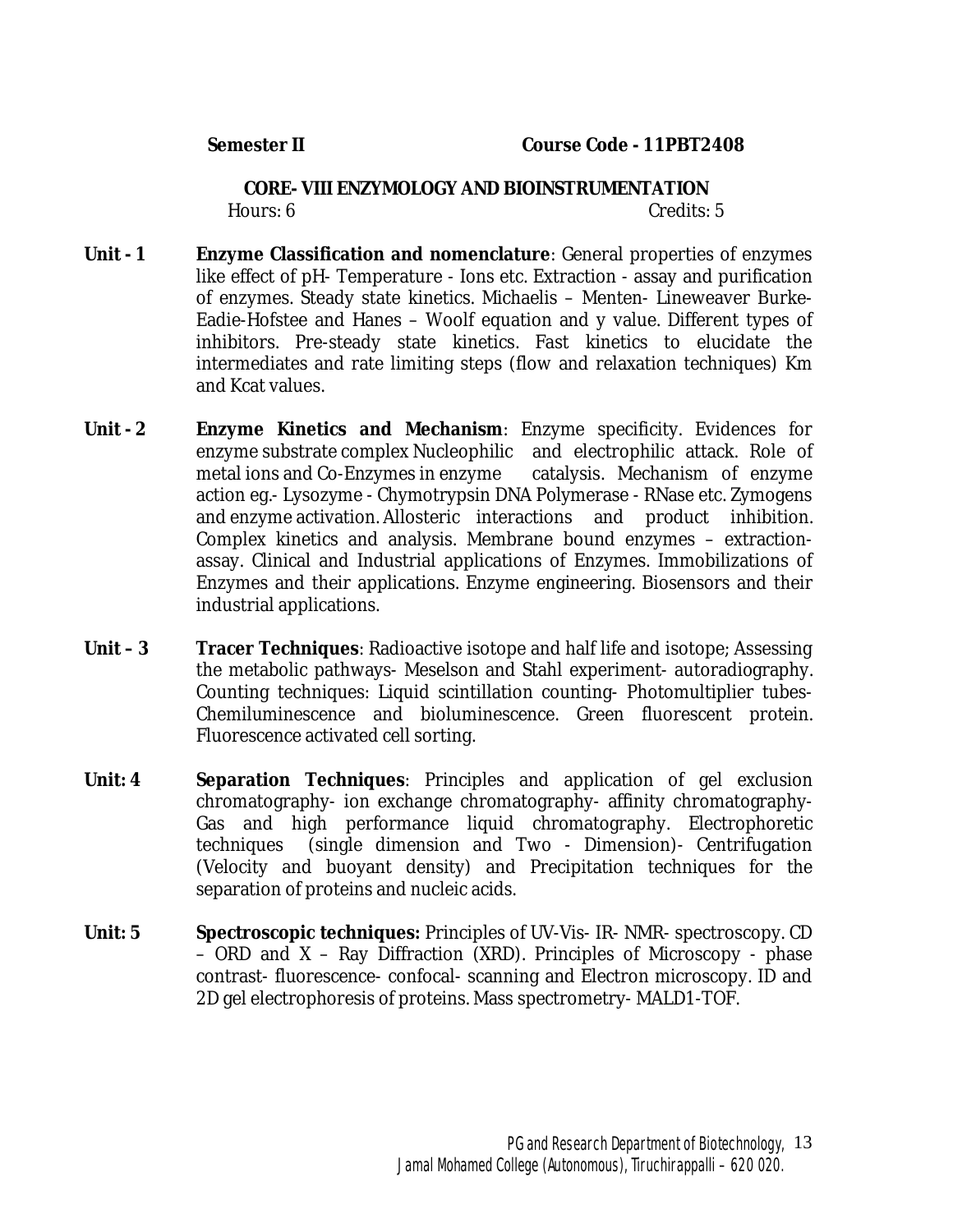**Reference Books** 

- 1. Canter and Canter (1996), Biophysical Chemistry
- 2. Dixon and Webb, Enzymes
- 3. Glick and Pasternack (1994), Molecular Biotechnology by. ASM Press.
- 4. Alan Fersht (1995), Enzyme structure and Mechanisms. W.H. Freeman and Company New York.
- 5. Trevor Palmer Enzymology
- 6. P.L. Soni, Physical chemistry, S. Chand publications
- 7. Puri and Sharma, Physical chemistry.
- 8. David Freifelder, Biophysical chemistry.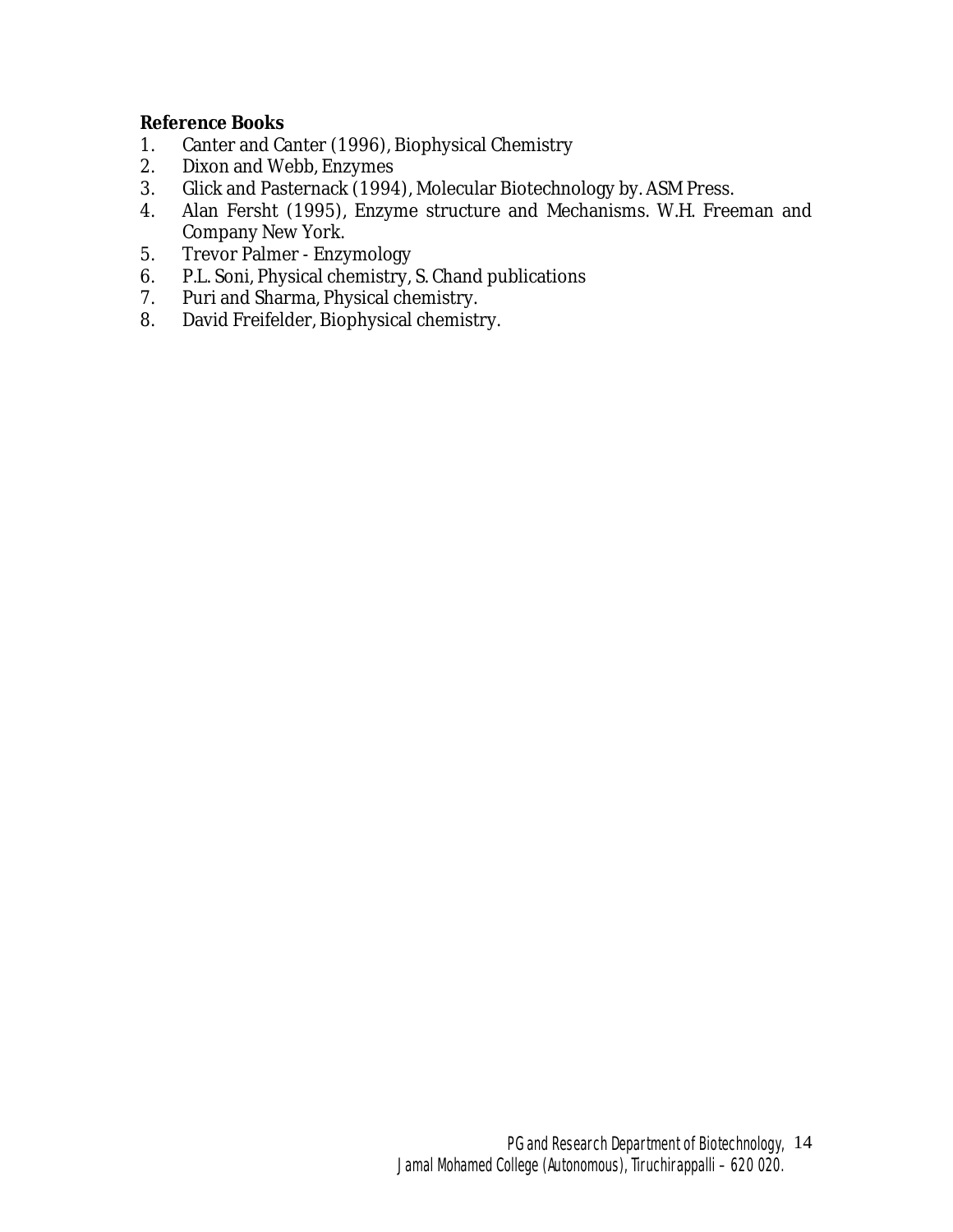#### **CORE IX - BIOINFORMATICS and BIOSTATISTICS**

- **Unit 1 Structural Biology:** Factors determining primary secondary tertiary and quaternary structures of Proteins and Nucleic acids. Algorithms to identify the patterns in the primary – secondary - tertiary and quaternary structures.
- **Unit 2 Databases:** Introduction to databases Types of databases. Flat file database - Relational databases - Object oriented databases - Database software: Overview of Sequence Retrieval System – Oracle - MySQL. Database design: visualization of databases - data mining. Structural Bioinformatics**:** Models of protein structure – Structure function – relationship - Structural alignment – Classification of 3D structure. CATH and SCOP – Concepts in protein prediction. Micro array data and analysis: Tools and resources - Proteomic data analysis - Bioinformatics in drug discovery.
- **Unit 3 Phylogenetic analysis:** Internet sequences on the net Sequencing DNA-RNA Proteins – Determination of Protein Structure – Gene and Protein expression data – Protein interaction data-File formats – Sequences databases – Genome and organism specific databases – Retrieval - Entrez – SRS - Similarity searches – Amino acid substitution matrices - FASTA - BLAST – various types of BLAST. Multiple sequence alignment: Protein families - Protein domain families. Building trees – Evolution of macromolecular sequences – Genome annotation.
- **Unit 4 Programming In C and Perl:** C-language-Introduction-Operatorsexpressions- variables- input output statements- control statementsfunction- arrays- pointers- structures- unions- file handling and case studies. Introduction to PERL- variables- strings and numbers- lists analysis- hashesconditional loops- strings- pattern matching- applying PERL to bioinformatics.
- **Unit 5 Biostatistics:** measures of central Tendency mean arithmetic's- harmonic and geometric median and mode - measures of dispersion -standard deviation and standard error; correlation coefficient- simple linear regress- Basic idea of significance test- hypothesis test. Level of significance - T test - 'Chi' square and goodness of fit - Graphics.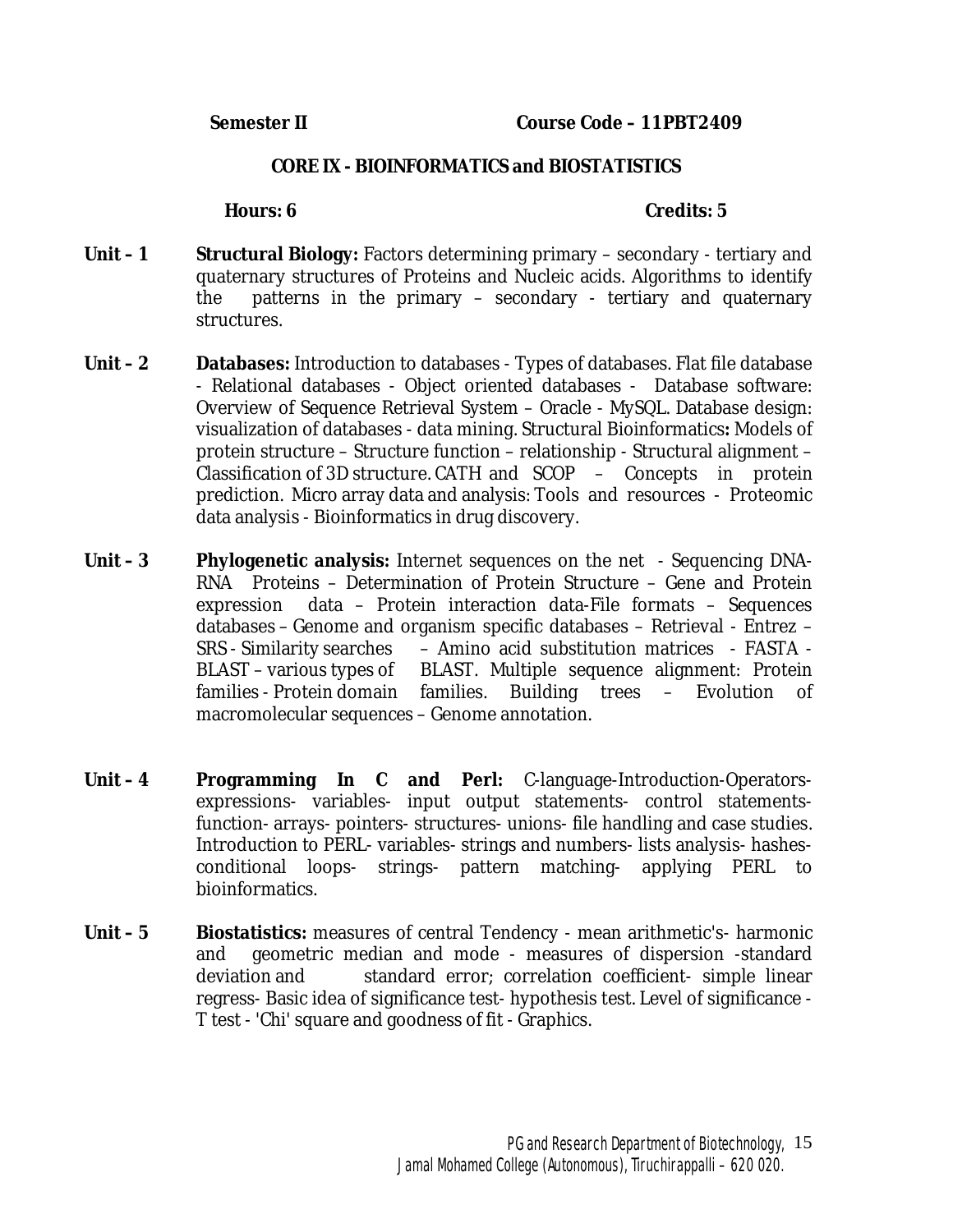### **REFERENCES**

- 1. E. Balaguruswamy-1992 Programming in ANSI C- TataMcGraw Hill.
- 2. Attwood TK- Parry Smith DJ-2001 Introduction to bioinformatics- Pearson Education Asia.
- 3. Kutti- 1995 C and Unix programming: a conceptual perspective- Tata McGraw Hill-.
- 4. Gibas C- Jambeck P. 2001 Developing bioinformatics in computer skills. Oreilly and Associates Inc. Shroff Publishers.
- **5.** David W. Mount- 2001-Bioinformatics- Cold Spring Harbor Laboratory Press.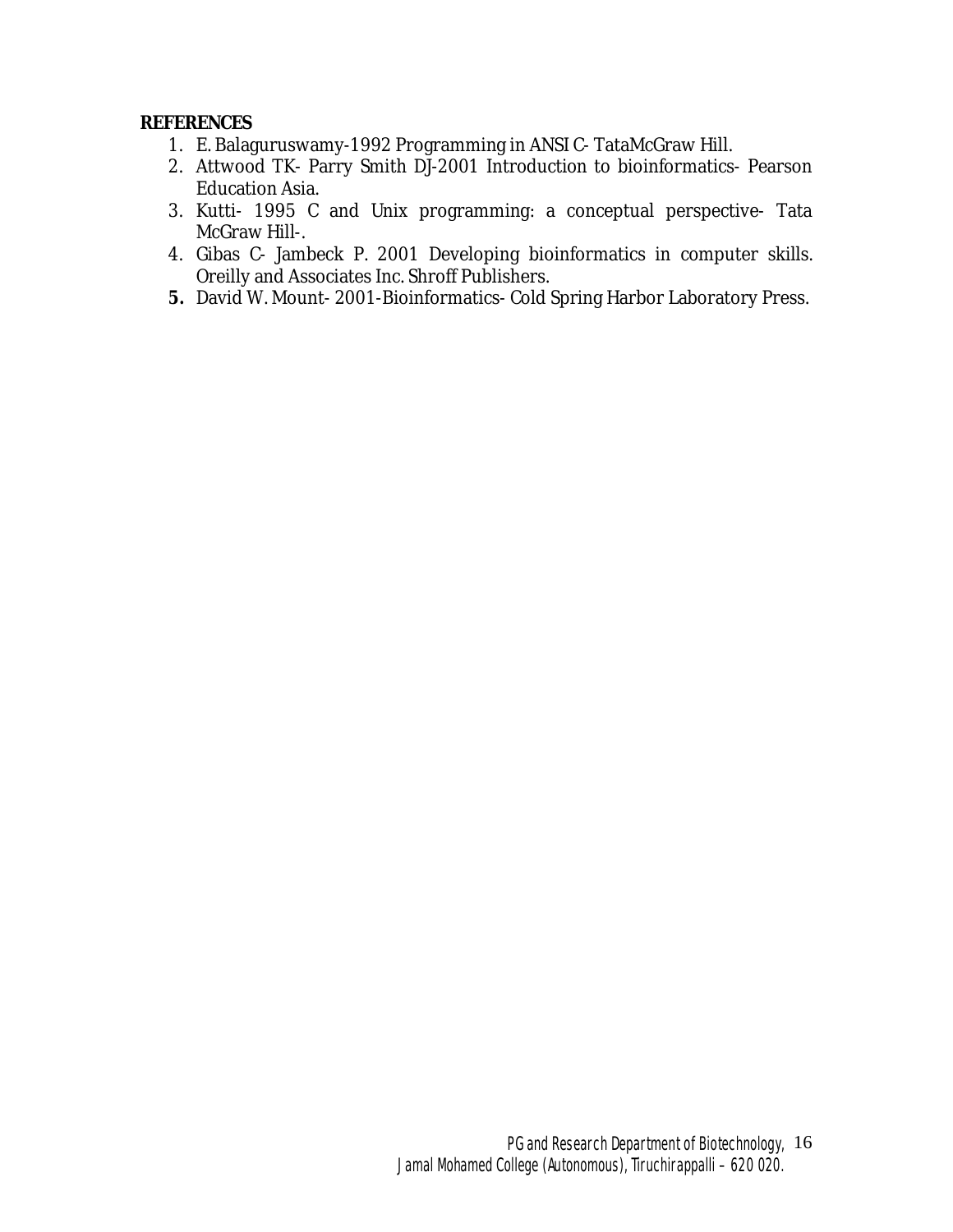## **CORE X –MOLECULAR GENETICS- rDNA TECHNOLOGY ENZYMOLOGY AND BIOINFORMATICS - Practical**

## **Hours: 6 Credits: 4**

- 1. Experiments with lac operon- induction and assay of beta-galactosidase.
- 2. Preparation of competent cells and transformation- Transduction-**Conjugation**
- 3. Isolation and quantification of Nucleic acids Bacterial- fungal- animal- plant
- 4. Restriction digestion of DNA
- 5. Ligation of DNA fragments.
- 6. Demonstration of gene transfer techniques- Cloning a gene
- 7. Enzyme kinetics salivary amylase- acid / alkaline phosphatase-
- 8. Enzyme Immobilization
- 9. Enzyme preparation and purification acid phosphatase –Ammonium Sulphate precipitation
- 10. Agarose gel electrophoresis- resolution and purification of DNA fragments.
- 11. PCR amplifications- RFLP- RAPD
- 12. Computer basic knowledge; hardware, connection cables, typing, Windows 98/XP, Internet browsers, search engines.
- 13. LAN connections, setting up the IP address, network security.
- 14. Internet surfing and searching information, downloading and installing software (Acrobat Reader, etc).
- 15. Program to store a DNA sequence
- 16. Program to concatenate DNA fragments
- 17. Program to convert DNA to RNA
- 18. Program to read protein sequence data from a file
- 19. Program to find motif in a protein sequence
- 20. Program to count nucleotide in a sequence
- 21. Program to find the percentage of G and C in a DNA sequence
- 22. Program to find the percentage of type of amino acid in a sequence
- 23. Program to find is a DNA is stable or not.

- 1. J.H. Miller (1992), A short course in Bacterial Genetics by Cold Spring Harbor Laboratory.
- 2. DM. Glover & BD. Hames (1995), DNA cloning I & II by IRL Pres.
- 3. MA. Innis- DH- Gelfand &D JJ Sninskey (1995), PCR strategies by AcadmiPress.
- 4. Molecular cloning Volume I- Volume II and Volume III- Academic Press.
- 5. Grierson and S.N. Covey (1988), Plant Molecular Biology by Blackie
- 6. S.Ignacimuthu S.J. (1996), Applied Plant Biotechnology- Me Graw Hill publications Co. Ltd.- New Delhi.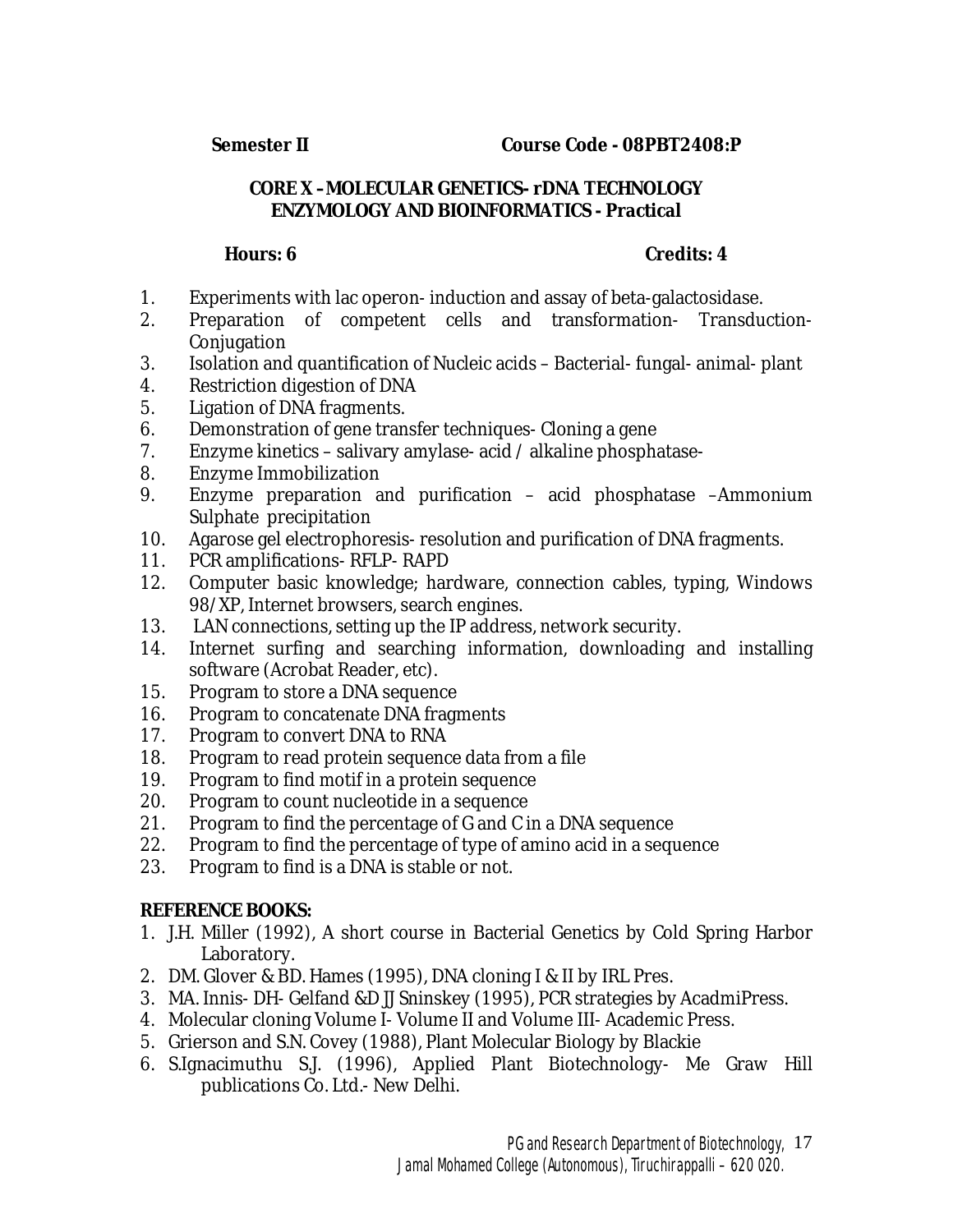#### **CORE - XI BIOPROCESS TECHNOLOGY**

- **UNIT I INTRODUCTION TO WHITE BIOTECHNOLOGY:** Isolation and screening of industrially important microbes. Strain improvement - mutation and recombination. Media/substrates for industrial fermentation/process typical media, media formulation, water, energy and carbon sources, nitrogen sources, minerals, growth factors, buffers, precursors, inhibitors, inducers and antifoams. Media formulation / optimization. Preservation of industrially important microorganisms.
- **UNIT II FERMENTATION AND FERMENTOR/BIOREACTOR:** Concepts of basic modes of fermentation – Batch, Fed batch and Continuous fermentation. Fermentor/Bioreactor design and operations - basic function, design, components and body construction. Sterilization of Fermentor/Bioreactor air and media sterilization. Bioprocess control and monitoring - control and monitoring of variables such as temperature - pH – aeration - agitation pressure - online measurement - on / off control - PID control - computers in bioprocess control system.
- **UNIT III TYPES OF FERMENTORS / BIOREACTORS:** Mechanical Stirred tank bioreactors, pneumatic - Airlift fermentors, Hydrodynamic - jet fermentors, enzymatic membrane reactors, photo bioreactors, solid state fermentors, anaerobic solid stage silage fermentors, bed fermentors, tower fermentors, rotating disc fermentor, bubble cap fermentor, animal cell culture reactors and plant cell culture reactors, and cylindro conical vessel.
- **UNIT IV DOWNSTREAM PROCESSING:** Objectives and criteria foam separation precipitation methods. Filtration - filtration devices and filter aids. Centrifugation - industrial scale centrifugation and cell disruption. Liquid liquid extraction, solvent recovery. Chromatography - two-phase aqueous extraction, super - critical fluid extraction, ultra filtration, membrane process, drying devices, crystallization and whole broth processing. Effluent treatment - disposal, treatment process and by - products.
- **UNIT V BIOPROCESS ECONOMICS AND INDUSTRIAL PRODUCTION:** Bioprocess economics. Production of enzymes-amylases and proteases. Acetone – Butanol - Ethanol (ABE) fermentation. Antibiotic production - penicillin, streptomycin and tetracycline. Amino acid - Lysine, proline and glutamic acid. Vitamin production - vitamin B12. Organic acid production - citric acid. SCP production. Cell and enzyme immobilization. Biotransformations.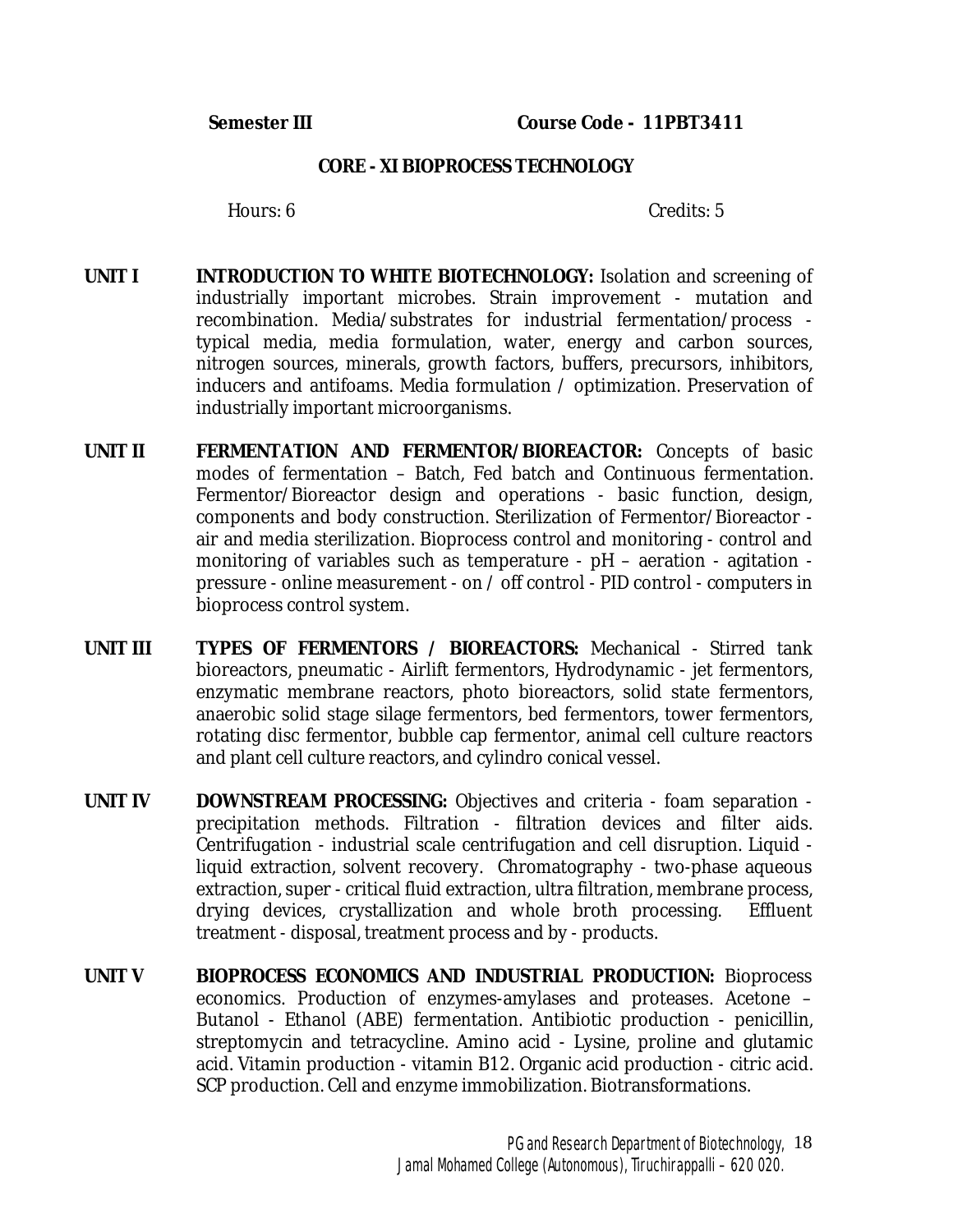- 1. Glazer, A N. and Nikaldo, H.1995 Microbial Biotechnology -W H Freeman and company network.
- 2. Prescott, L M., Harley, J P and Klein, D A.1999. Microbiology 4th edition Mc Graw Hill.
- 3. Stainer, R Y, Ingrtham, J L., Wheels, M.L and Painter P.R.1987 General Microbiology. Maomillan.
- 4. Stanbury P.F., Whitaker A., Hall S.J. (1995) Principles of Fermentation Technology, Butterwoth Heinemann.
- 5. Casida L.E. (1968) Industrial Microbiology, John Wiley & Sons.
- 6. Flickinger M.C., Drew S.W. (1999) Encyclopedia of Bioprocess Technology 5 Volumes, John Wiley & Sons.
- 7. Arnold L. demain & Julian E. Davis. (2004) Industrial Microbiology & Biotechnology ASM Press.
- 8. Emt.el Mansi & CFA. Bryce (2004). Fermentation Microbiology & Biotechnology Taylor & Francis Ltd.
- 9. P.F. Stanbury A. Whitaker & S.J. Hall (1997) Principles of fermentation technology Oxford.
- 10. Gungalus- I.C. and Stainer. RY. (Eds.) The Bacterial Vol. III Academic press. New York.
- 11.Sala Teh JR -Bacterial physiology and metabolism Academic press- New York.
- 12. J.M. Coulson and J.F. Richardson (1984) Chemical Engineering Pergamon Press.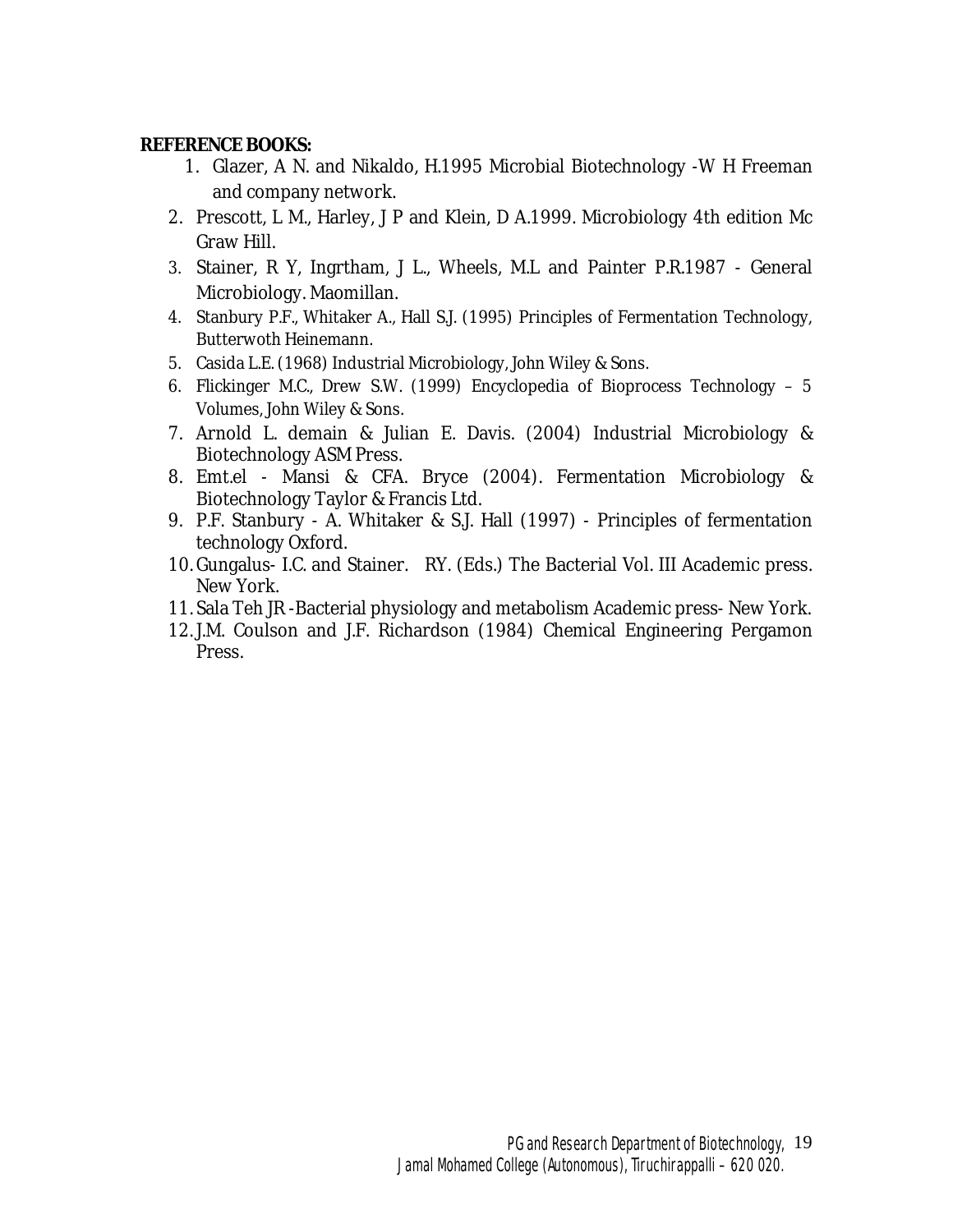#### **CORE – XII ANIMAL BIOTECHNOLOGY**

- **Unit : 1 Gametogenesis and Embryodevelopment**: Molecular biology of animal development - Oogenesis and fertilization- Blastula- gastrulation and morphogenesis. Genetic analysis of development in drosophila- a model system- sex determination in drosophila- maternal gene activity- zygotic gene activity- vertebrate homologues of invertebrate genes.
- **Unit: 2 Animal cell and tissue culture:** primary cell culture- transformed cell lines- cell culture media – components and their function- serum- and serum free media. Flask culture and passage of cells CO<sup>2</sup> incubator. Organ culture methods of introducing of DNA into cell lines – microinjection- calcium phosphate transfection- lipofection- electroporation. Reporter gene systems – luciferase and green fluorescent protein- CAT assay. Preservation of animal cells. American type culture collection.
- **Unit : 3** *In vitro* **fertilization and embryo transfer:** Embryo technology. development and use of transgenic animals – retroviral method- embryonic stem cell method- micro –injection method. Generation of gene knockouts and insertional mutants in mice. Stem Cells – types- Gene therapy. Cloning of animals. Stem cell therapy – reproductive cloning. Biotechnology of silkworms and aquaculture.
- **Unit : 4 Hybridoma technology:** monoclonal antibody production. Fusion methods. Selection and screening methods for positive hybrids. Purification of monoclonal antibodies. Application of monoclonal antibodies. T cell cloning and applications – cytokine technology.
- **Unit: 5 Vaccine Production:** active / passive immunization- whole organism vaccines- purified macromolecules as vaccines- recombinant vector vaccines-DNA vaccines- multivalent subunit vaccines strategies for Hepatitis B-Malaria- HIV and Cancer. Dendritic cells as therapeutic agents. Multi – valent vaccines. Immunodiagnostics.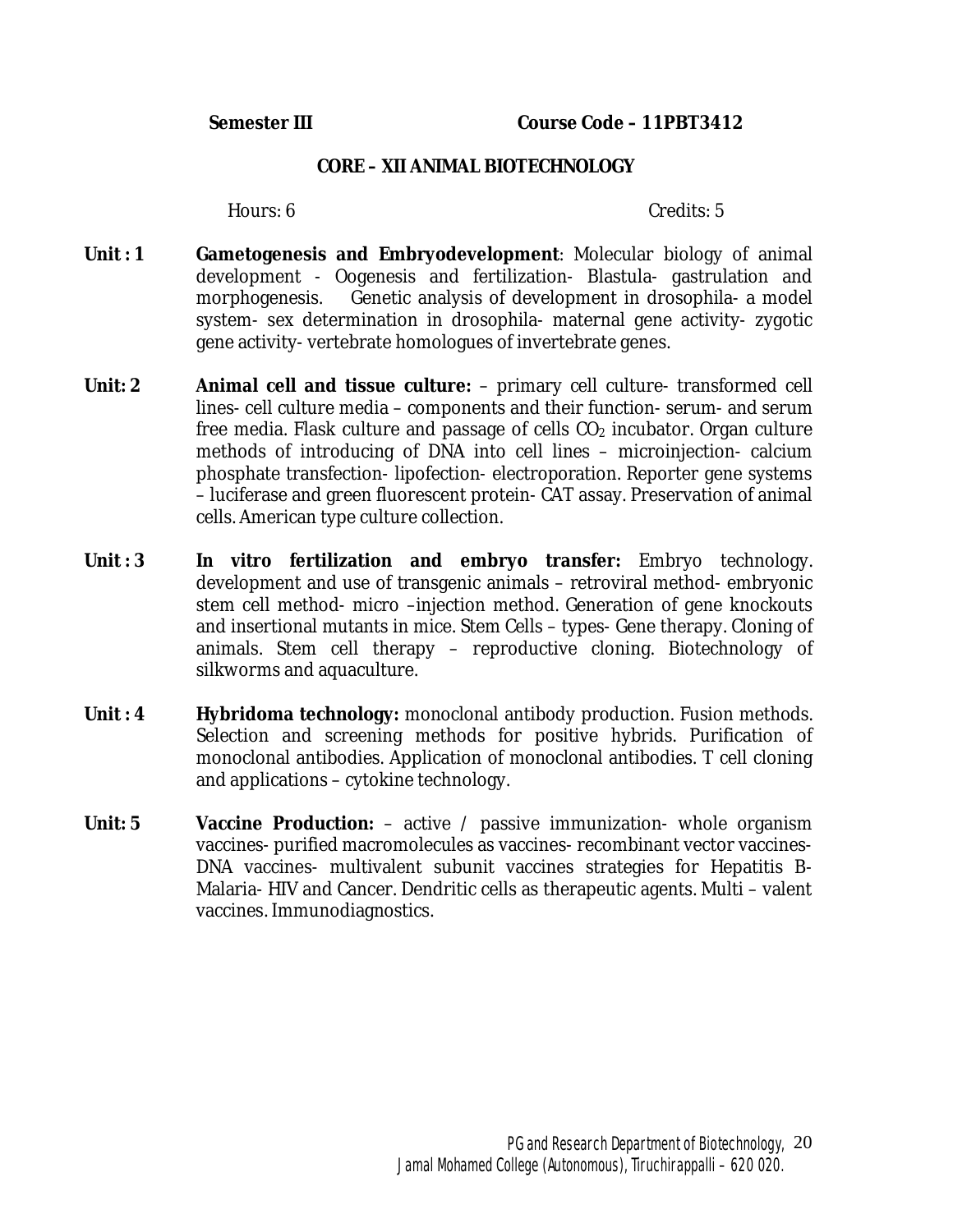**Reference Books:** 

- 1. A. J. Griffiths- J.H. Miller- D.T. Suzuki- R.C. Lewontin and W.M. Gelbart (2000), An introduction to Genetic analysis, W. H.Freeman and Company.
- 2. J.R.W. Masters (2000), Animal Cell culture, Oxford University Press.
- 3. M.M. Ranga (2003), Animal Biotechnology, Student Edition- Jodhpur.
- 4. Bernard R. Glick and Jack J. Pasternak (2002), Molecular Biotechnology, Panima Publishing House- New Delhi.
- 5. R. A. Goldsby- T.J. Kindt- B. A. Osborne and J. Kuby. (2003), Immunology, W.H. Freeman and company.
- 6. T. A. Springer (1985), Hybridoma Technology in Biosciences and Medicine by Plenum Press- New York.
- 7. C. Garrison Fathman- F. W. Fitch (1982), Isolation- Characterization and utilization of T – Lymphocyte clones by Academic Press
- 8. J.D. Watson- N.H. Hopkins- J.W. Roberts- JA. Steitz and A.M. Weiner (2002), Molecular Biology of gene by Benjamin / cummings  $4<sup>th</sup>$  Ed. Vol. 1 &2-
- 9. J.D. Watson- M. Gilman- J. Witknowski and M. Zoller (1992), Recombinant DNA 2nd, Scientific American Books- New York.
- 10. A. Puher (1993), Genetic Engineering of animals by (Ed.) VCH Publishers-Weinheim- FRG.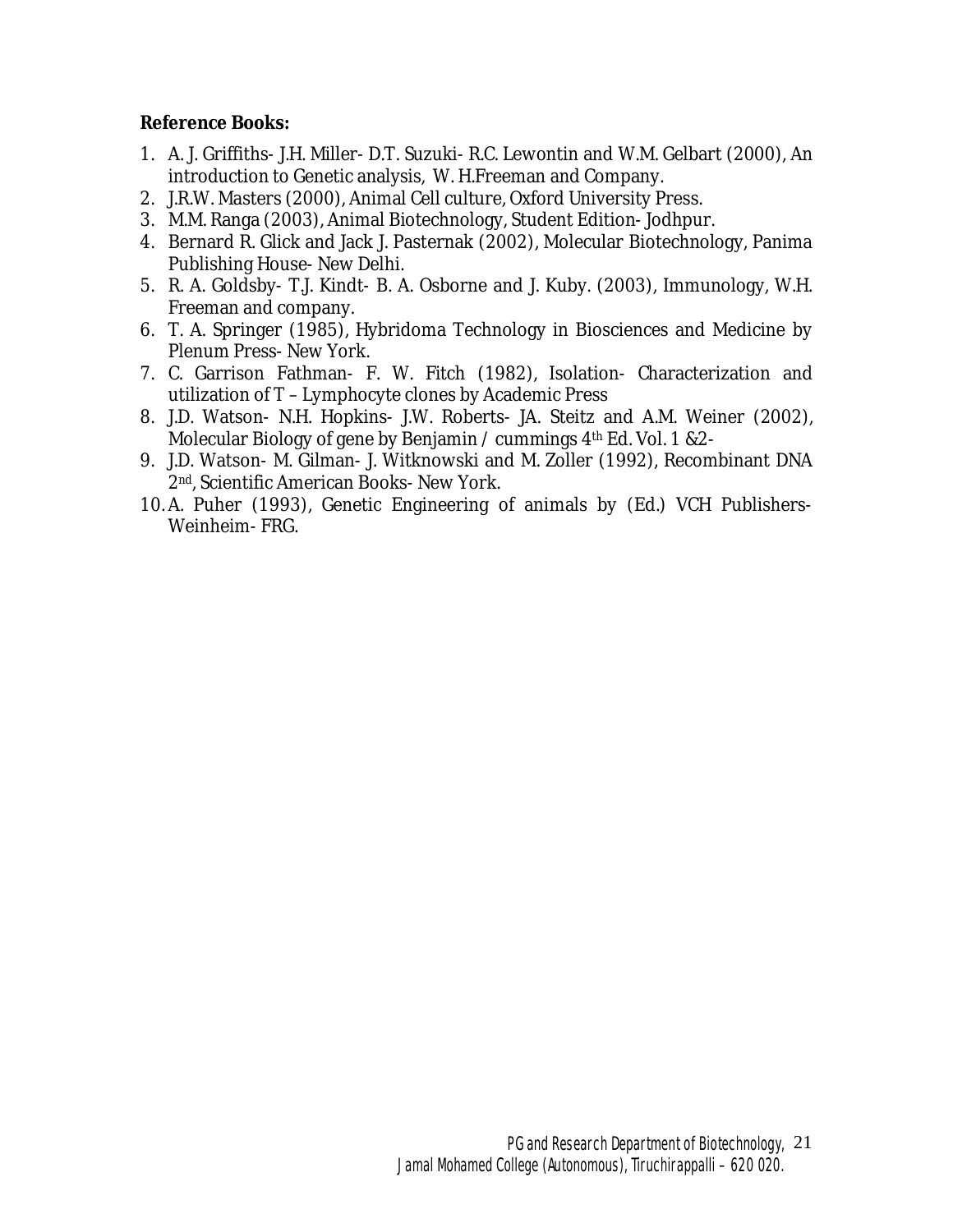**Semester III Course Code – 11PBT3413:P** 

## **CORE XIII - BIOPROCESS TECHNOLOGY, ANIMAL AND PLANT BIOTECHNOLOGY- Practical**

Hours: 6 Credits: 5

- 1 Introduction to bioprocess technology parts and designs of bioreators; production of biomass; batch and continuous fed batch fermentationrecovery of products.
- 2 Laboratory scale fermentation of antibiotics- immobilization of cells and enzymes.
- 3 Preparation of Ag Protocols of immunization- methods of bleeding- Routes of administration of antigen.
- 4 Blood group typing. Peripheral mono nuclear cell separation- lymphocyte subset identification and enumeration.
- 5 Immunoelectrophoresis- immunodiffusion and rocket electrophoresis. ELISA
- 6 Western blotting
- 7 Demonstration. Primary cell culture fibroblasts from mouse and Chick embryo - Cell viability- MTT Assay.
- 8. Plant tissue culture- sterilization- media preparation- hormones.
- 9. Micropropagation- shoot induction- multiplication- root induction and hardening.
- 10. Callus induction- cell suspension cultures- regeneration- haploid cultureanther culture. Protoplast isolation
- 11. Agrobacterium-mediated transformation- GUS expression- extraction of DNA from transformed plants.

- 1. Sambrook, (2001), Molecular Cloning : A laboratory manual Vol. I III Cold Spring Harbor Laboratory.
- 2. F.M. Abubel (1987), Current Protocols in Molecular Biology Vol. & II, John Wiley Publishers- New York.
- 3. Weir- D.M. (1986), Hand Book of Experimental Immunology Vol. I & II by Blackwell Scientific Publications.
- 4. Hudson- L and Hay. H.C. (1980), Practical Immunology by Blackwell Scientific Publications.
- 5. Muthukkaruppan V.R. Baskar- S. and F. Sinigaglia (1986)Hybridoma Techniques : A Laboratory Course Macmillan India Limited.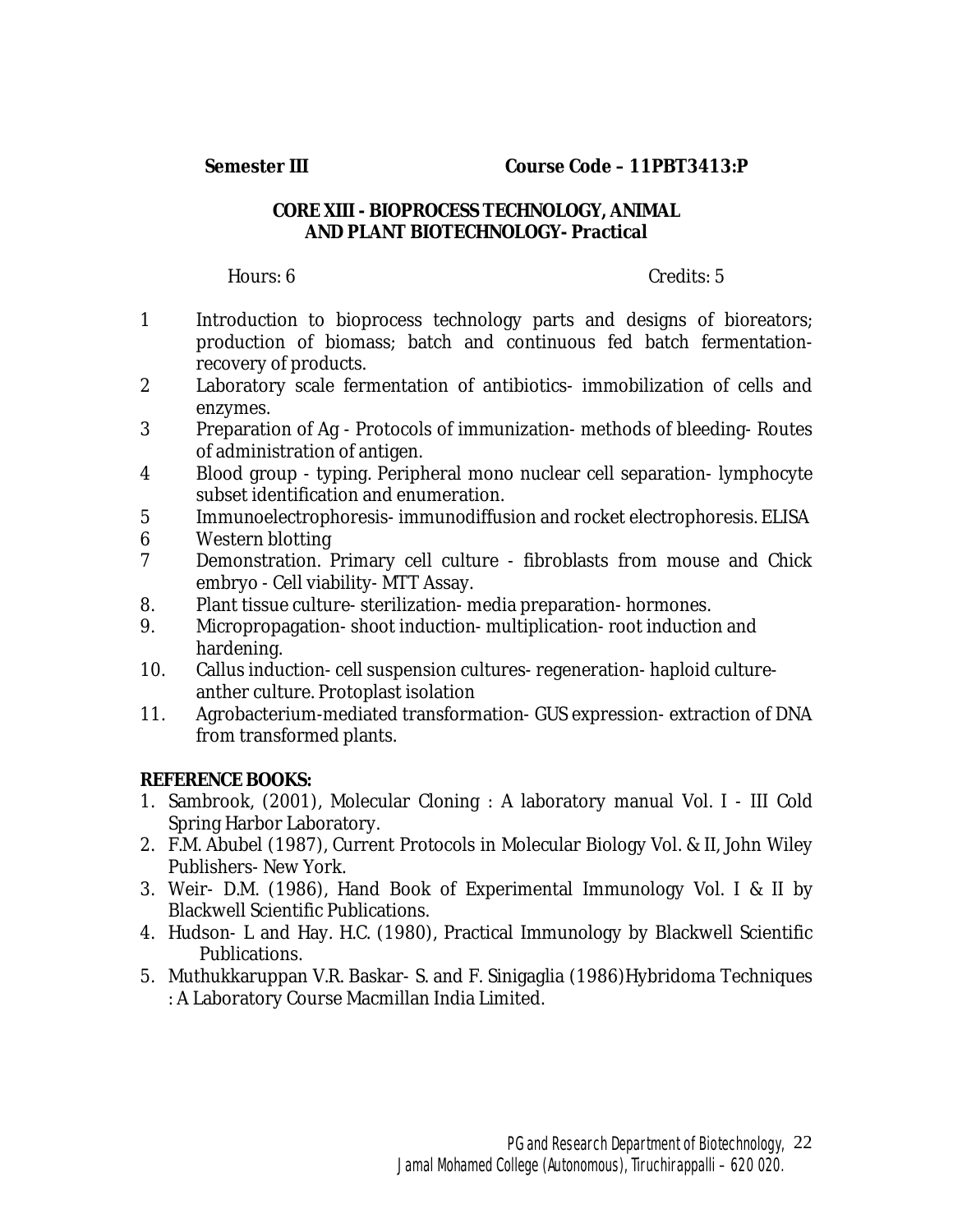### **CORE BASED ELECTIVE I – PLANT BIOTECHNOLOGY**

- **UNIT I INTRODUCTION TO TISSUE CULTURE:** Objectives, roles and landmarks in plant breeding; special breeding techniques: Mutational breeding and distant hybridization. History of plant cell, tissue and organ culture – laboratory organization – aseptic techniques – nutritional requirements and culture media. Micro propagation – Mass production of plantlets – hardening and mist chambers – transplantation to field – techniques for maintaining plantlets in the field. Types of cultures – Solid – Liquid – Stationary – agitated – batch cultures – Organogenesis – callus induction – Caulogenesis – Rhizogenesis – technique of hairy root production. – Somatic embryogenesis – induction of multiple shoots.
- **UNIT II** *IN-VITRO* **PROPAGATION:** Production of virus free plants production and exploitation of haploids and triploids – techniques of overcoming incompatibility barriers – embryo rescue – protoplast culture and parasexual hybridization – exploitation of Somaclonal and Gametoclonal variations. Mass Culture of Cells – Manipulation of cell line selection – immobilization of cells and its application – cryopreservation – germplasm conservation and establishment of gene banks – Synseed technology.
- **UNIT III GENE TRANSFER TECHNIQUES:** Genetic Engineering in Plants Molecular biology of Agrobacterium mediated DNA transfer- Ti plasmid Vectors- Binary and co-integrated vectors- Transformation strategies in plants – *Agrobacterium tumefaciens* & *Agrobacterium rhizogenes*. Plant viruses as vectors. Physical method of transfer-Biolistics –Electroporation. Transposons in transgenic plants – their uses – Terminator gene technology, RNAi, Metabolic Engineering.
- **UNIT IV MOLECULAR MARKERS:** Selectable Markers, reporter genes- Promoters used in Plant vectors genetic engineering for - heat, drought and saline tolerance (Osmogenes) - Virus resistance - Pest resistance – Bt genes, Non-Bt like protease inhibitors, alpha amylase inhibitors - Herbicide resistance - Herbicide tolerance - Delayed fruit ripening - Fungal and bacterial resistance - Secondary metabolite production . Production of therapeutic proteins antibodies, vaccines - edible vaccines- hormones- Golden Rice. Marker free transgenic plants. Co-transformation-Transgenic silencing.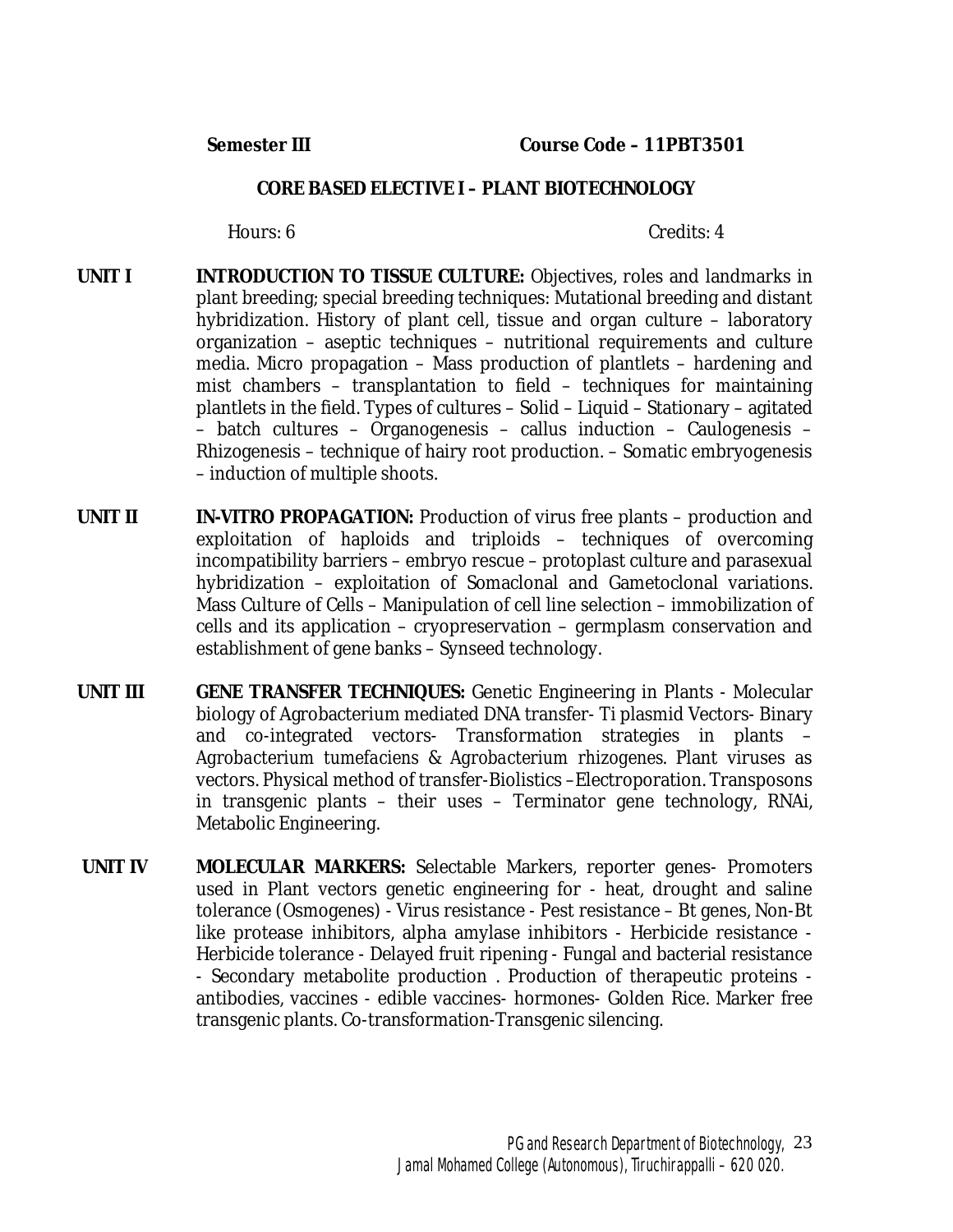**UNIT V PLANT GENOME MAPPING:** Physical and molecular maps, gene tagging – Seed production techniques, release of new varieties and plant breeders right: UPOV 369, 370, 372. Plant DNA finger printing: Hybridization and PCR based markers (RFLP, SSR's, RAPD, QTLs, SCARS, AFLP etc.,). Green House Technology - Molecular aspects of nitrogen fixation. Management aspect of plant Genetic Engineering. Transgene escape – Tagging - mapping and cloning of plant genes. Molecular biology of plant pathogen interactions.

## **REFERENCE:**

- 1. R.A Dixon And R.A. Gonzales (2004).Plant cell culture, IRL press.
- 2. G.W. Lycett and D. grierson (1990) Genetic Engineering of crop plants- (Eds)
- 3. M.J. Chrispeels and D.F. Sadava (1994) Plants- Genes and Agriculture Jones and Bartlett.
- 4. Glick and Paster mark (2002) Molecular Biotechnology by Panima.
- 5. S.S. Bhojwani and M.K. Razdan (2004) Plant Tissue culture: theory and practice a revised edition Elsevier science.
- 6. F.H.Erbisch and K.M.Maredia (2000). Intellectual property in agricultural Biotechnology, Edited by, University Press.
- 7. Bernard R.Glick and Jack J.Pasternak (2001). Molecular Biotechnology, Principles and applications of recombinant DNA technology. ASM Press Washington DC.
- 8. J.Hammond, P.McGarvey and V.Yusibov (eds) (1999). Plant Biotechnology New products and Applications. By Springer Publication.
- 9. Kalyankumar De. (2007). An Introduction to Plant Tissue Culture Techniques. New Central Book Agency, Kolkata.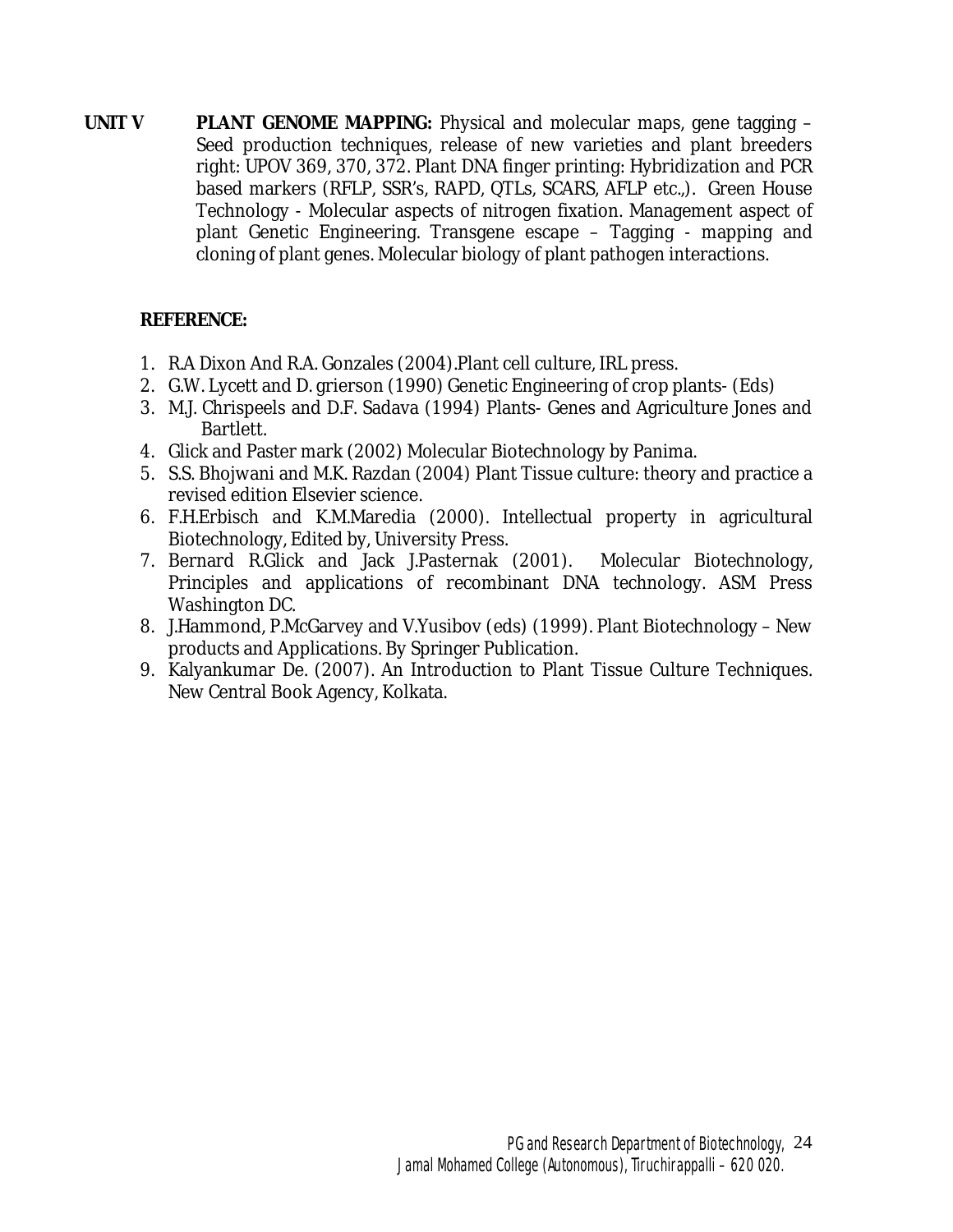### **CORE BASED ELECTIVE II – IPR, BIOSAFTEY AND BIOETHICS**

- **UNIT I BIOSAFETY:** Introduction biosafety issues in biotechnology historical background. Biological Safety Cabinets, Primary Containment for Biohazards. Biosafety Levels - Levels of Specific Microorganisms, Infectious Agents and Infected Animals.
- **UNIT II BIOSAFETY GUIDELINES**: Guidelines and regulations (National and International including Cartegana Protocol) – operation of biosafety guidelines and regulations of Government of India; Definition of GMOs & LMOs. Roles of Institutional Biosafety Committee, RCGM, GEAC etc. for GMO applications in food and agriculture. Environmental release of =GMOs - Risk - Analysis, Assessment, management and communication.
- **UNIT III INTELLECTUAL PROPERTY RIGHTS:** Introduction to IPR, Types of IP Patents, Trademarks, Copyright and Related Rights, Industrial Design, Traditional Knowledge and Geographical Indications. Importance of IPR – patentable and non patentables, patenting life, legal protection of Biotechnological inventions. Agreements and Treaties - History of GATT and TRIPS Agreement; Madrid Agreement; Hague Agreement; WIPO Treaties; Budapest Treaty; PCT; Indian Patent Act 1970 and recent amendments. IPR and WTO regime - Consumer protection and plant genetic resources.
- **UNIT IV PATENTS AND PATENT LAWS**: Objectives of the patent system Basic, principles and general requirements of patent law. Biotechnological inventions and patent law - Legal development - Patentable subjects and protection in Biotechnology. Patent Filing Procedures - National & PCT filing procedure, Time frame and cost, Status of the patent applications, Precautions while patenting, disclosure/ nondisclosure, financial assistance for patenting, introduction to existing schemes. Patent licensing and agreement. Patent infringement - meaning, scope, litigation, case studies.
- **UNIT V BIOETHICS:** Introduction to ethics and bioethics, framework for ethical decision making. Ethical, legal and socioeconomic aspects of gene therapy, germ line, somatic, embryonic and adult stem cell research. Ethical implications of GM crops, GMO's, human genome project, human cloning, designer babies, biopiracy and biowarfare. Eugenics and its possible approaches. Animal right activities - Blue cross in India- society for prevention of cruelty against animals. Ethical limits of Animal use. Green peace - Human Rights and Responsibilities.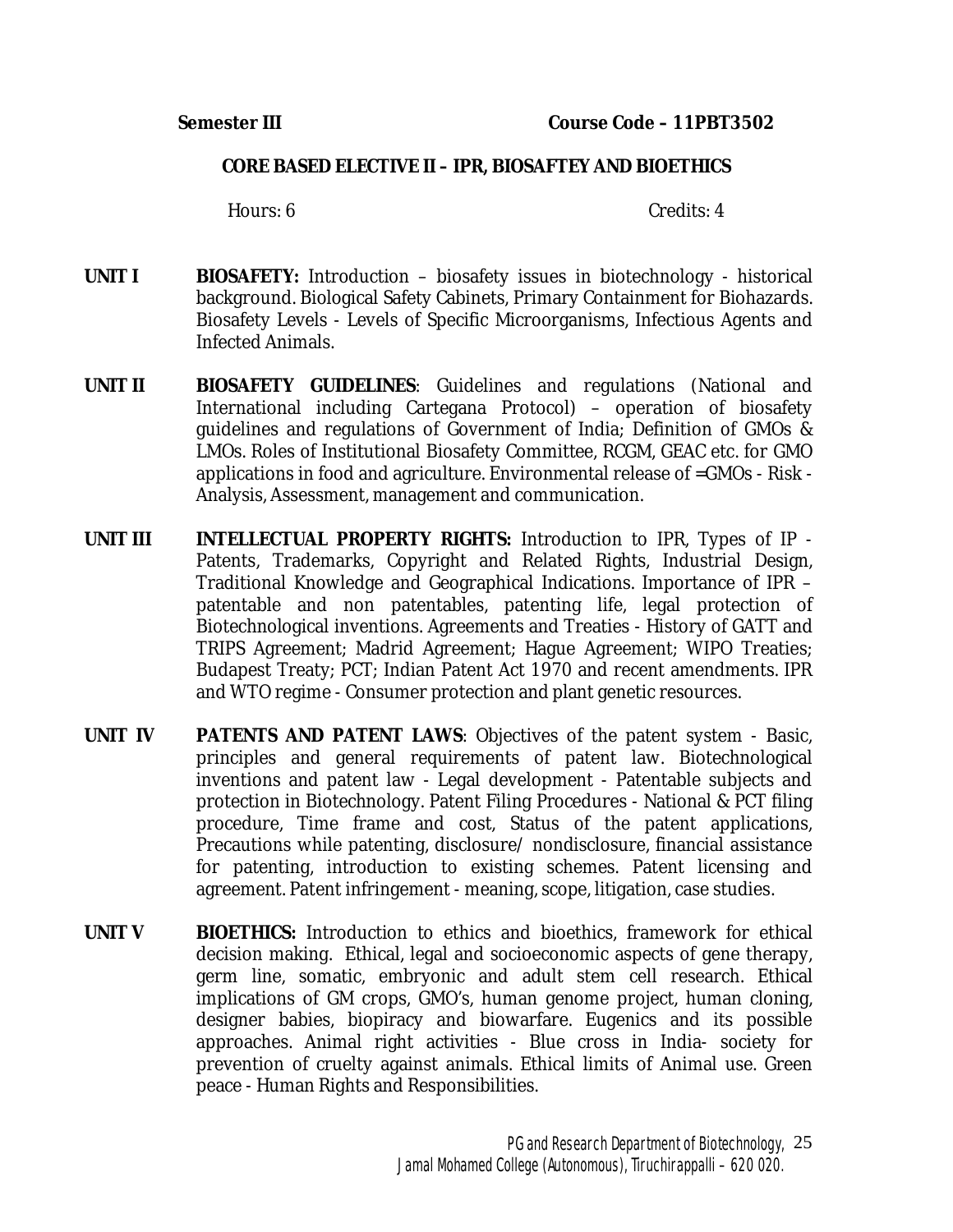### **REFERENCES:**

- 1. Beier- F.K.- Crespi- R.S. and Straus- T. Biotechnology and Patent protection-Oxford and IBH Publishing Co. New Delhi.
- 2. Sasson A- Biotechnologies and Development- UNESCO Publications.
- 3. Jeffrey M. Gimble- Academia to Biotechnology- Elsevier- Academic Press.
- 4. Biosafety and Bioethics related book. Rajmohan Joshi (Ed.) 2006. Biosafety and Bioethics. Isha Books, Delhi.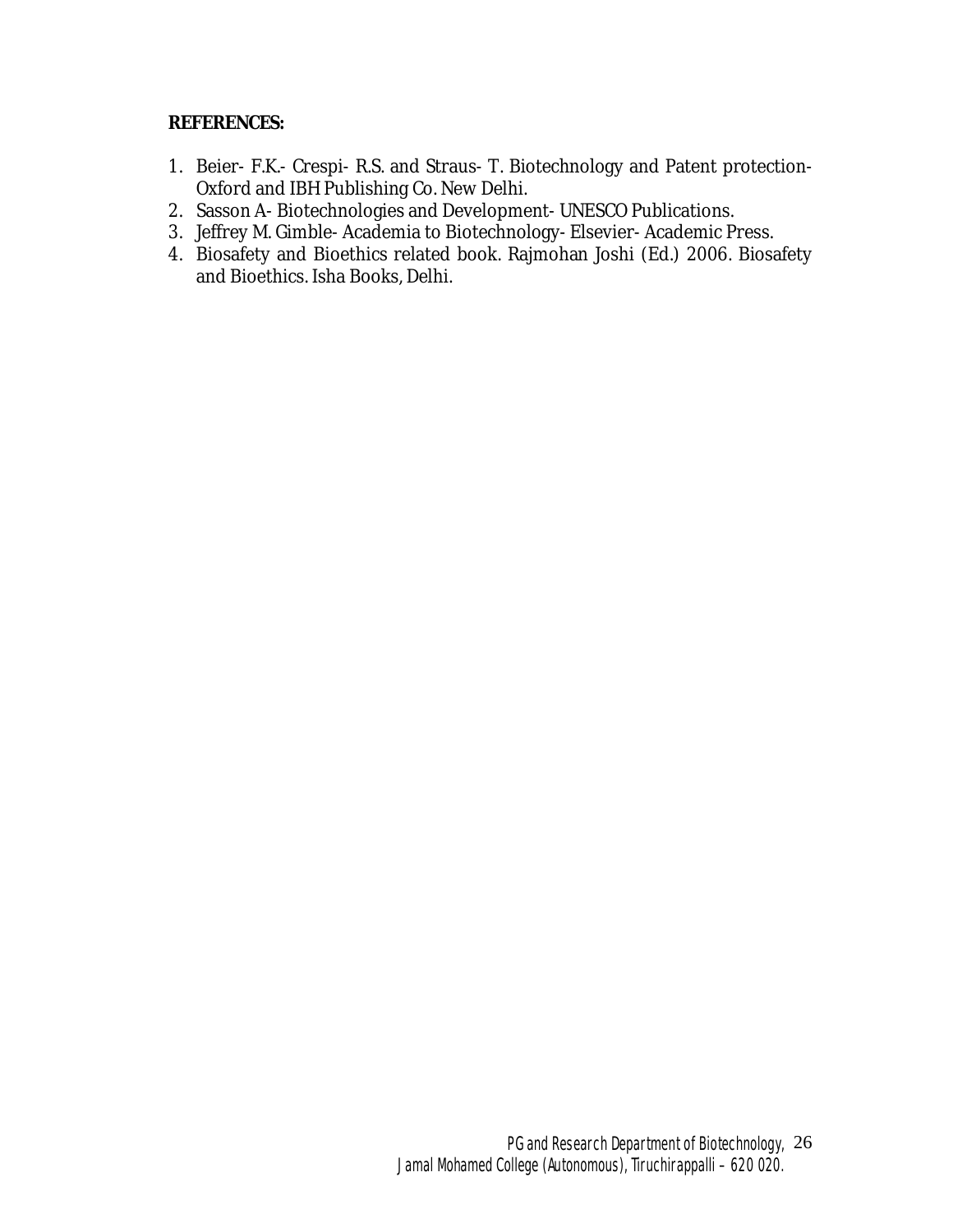## **Semester IV Course Code – 11PBT4503 CORE BASED ELECTIVE III RESEARCH METHODOLOGY AND BIOTECHNOLOGY MANAGEMENT**  Hours: 6 Credits: 5

- **UNIT I RESEARCH CONCEPTS AND DATA COLLECTION**: Definition of Research, Qualities of Researcher, Components of Research Problem, Various Steps in Scientific Research, Types of Research; Hypotheses Research Purposes - Research Design - Survey Research - Case Study Research. Sources of Data: Primary Data, Secondary Data; Procedure Questionnaire - Sampling Merits and Demerits - Experiments - Kinds - Procedure; Control Observation - Merits - Demerits - Kinds - Procedure - Sampling Errors - Type-I Error - Type-II Error.
- **UNIT II RESEARCH REPORTS**: Structure and Components of Research Report, Types of Reports, Styles of reporting, Steps in drafting reports, editing and evaluation of final draft, evaluating the final draft; Good Research Report, observation and research report. Pictures and Graphs; Research proposal/ Grant- definition, structure, budget allocation, specific aims, background and significance. Hierarchy of funding agencies in India and their operations.
- **UNIT III MODEL ORGANISMS IN BIOLOGY:** definition of model organism and research resources – classification of model organisms. Non-human mammalian models – mouse *(Mus musculus)*; Guinea pigs *(Cavia porcellus).* Non-mammalian models – Bacteria (Escherichia *coli*), Viruses (T4 and Lambda Bacteriophage), Yeast (*Saccharomyces cerevisae*), Amoeba (*Dictyostelium discoideum*), Round worm (*Caenorhabditis elegans)*, Fruit fly *(Drosophila melanogaster)*, Zebra fish *(Danio rerio),* Mouse Ear cress (*Arabiddopsis thaliana)*, Maize (*Zea mays*) – rationale of model organism, comparative physiology, life cycle, scope and research preferences. Repositories- ATCC, NCCS, Pune. Culture collection and submission.
- **Unit 4 Biotechnology Management:** Introduction Designing a manuscript- grant experimental protocols & experimental methods. Selection of a Biotechnology company. **Setting up of a Laboratory**: laboratory administration – collaborations - inventories and inspections – personnel – Recruitment hiring – mentoring - promoting and terminating
- **Unit 5 Good Manufacturing Practices Ensuring Biosafety:** Biosafety regulations Good laboratory practices - Good manufacturing practices in industry. Storage and disposal of hazardous wastes: radioactive materials - pathogenic strains. GMO's and their release in environment. Experimental protocol approvals -Levels of containment - Environmental aspects of biotech applications.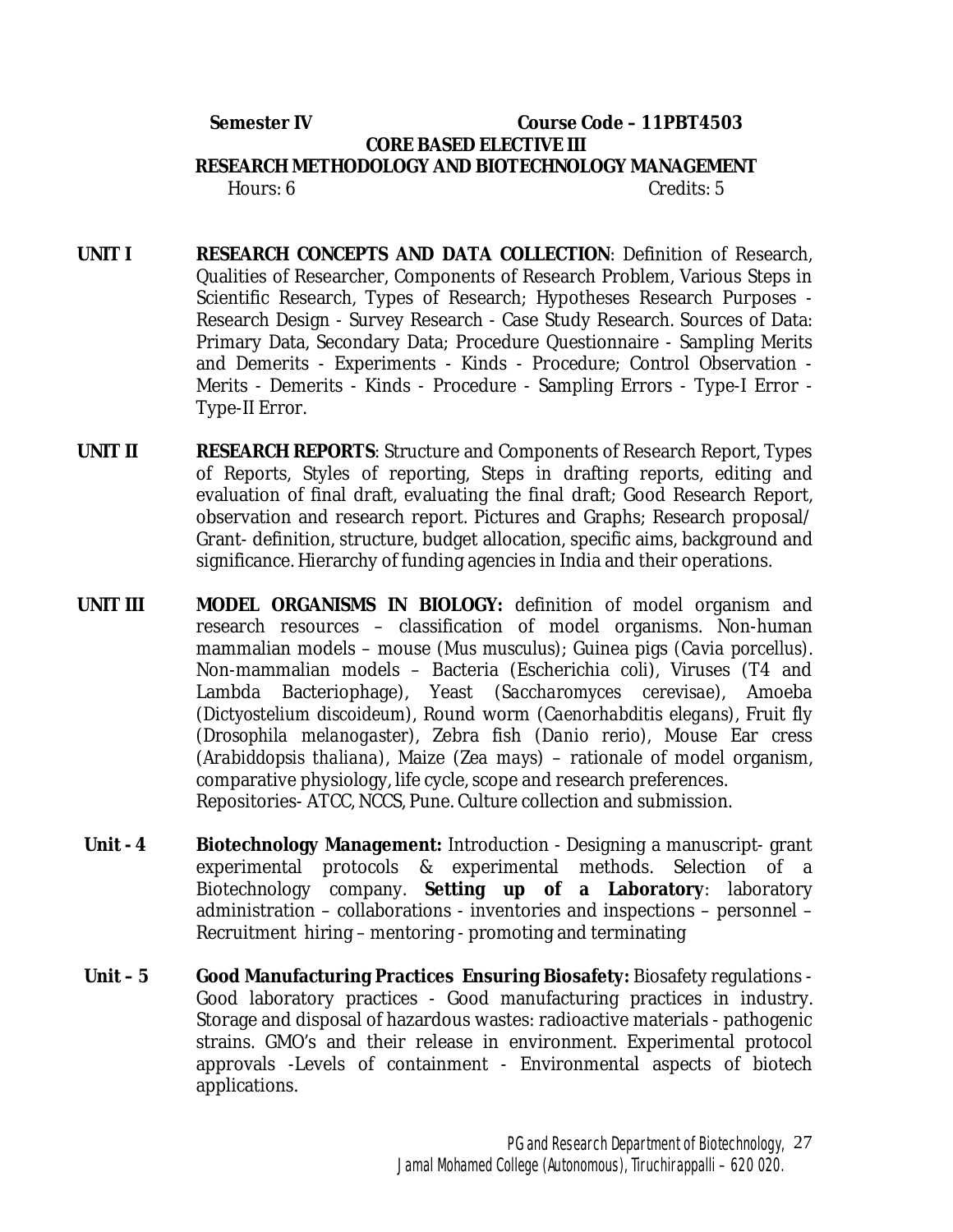- 1. Beier- F.K.- Crespi- R.S. and Straus- T. Biotechnology and Patent protection-Oxford and IBH Publishing Co. New Delhi.
- 2. Sasson A- Biotechnologies and Development- UNESCO Publications.
- 3. Jeffrey M. Gimble- Academia to Biotechnology- Elsevier- Academic Press.